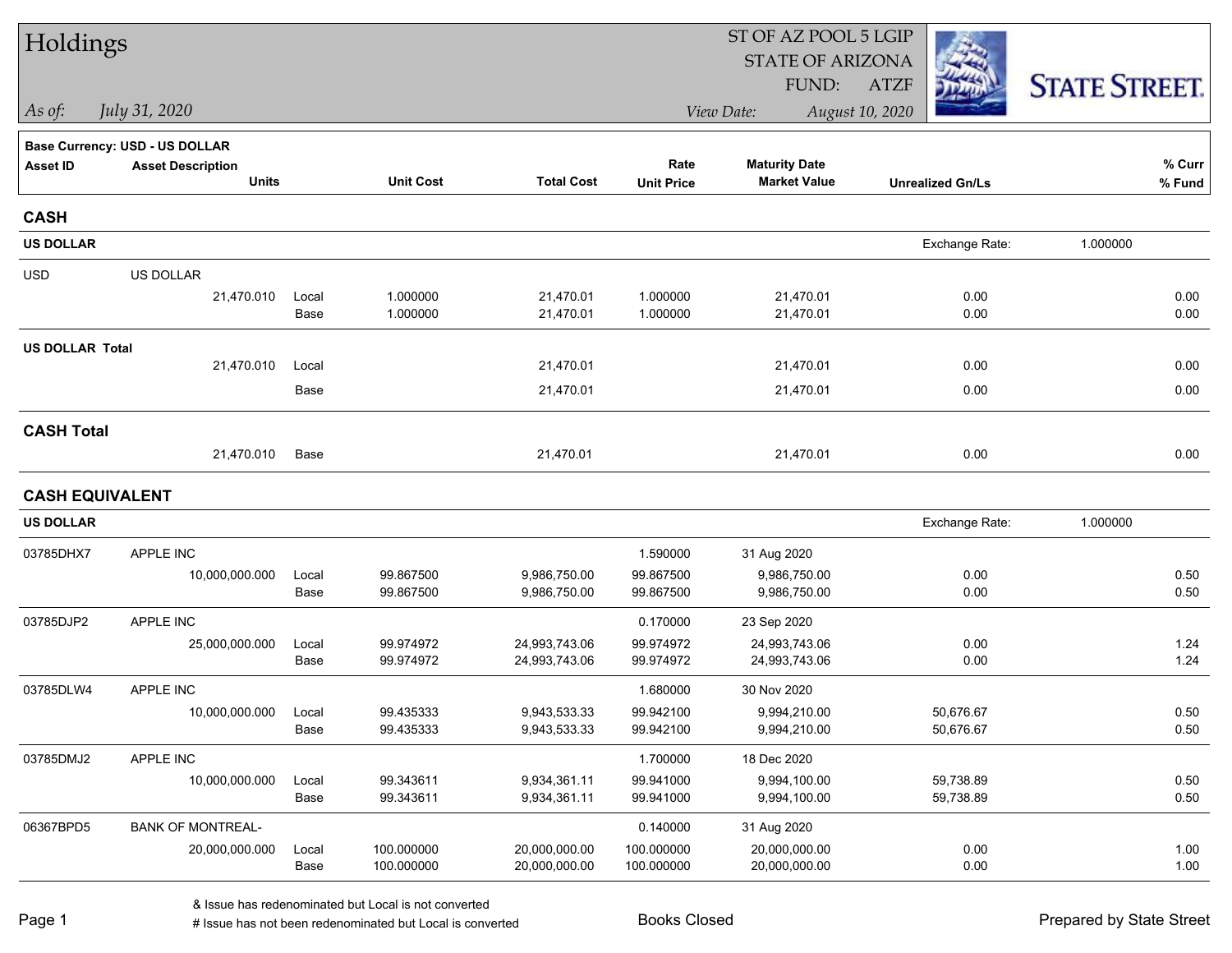| Holdings        |                                       |       |                  |                   |                   | ST OF AZ POOL 5 LGIP    |                 |                         |                      |
|-----------------|---------------------------------------|-------|------------------|-------------------|-------------------|-------------------------|-----------------|-------------------------|----------------------|
|                 |                                       |       |                  |                   |                   | <b>STATE OF ARIZONA</b> |                 |                         |                      |
|                 |                                       |       |                  |                   |                   | FUND:                   | <b>ATZF</b>     |                         | <b>STATE STREET.</b> |
| As of:          | July 31, 2020                         |       |                  |                   |                   | View Date:              | August 10, 2020 |                         |                      |
|                 | <b>Base Currency: USD - US DOLLAR</b> |       |                  |                   |                   |                         |                 |                         |                      |
| <b>Asset ID</b> | <b>Asset Description</b>              |       |                  |                   | Rate              | <b>Maturity Date</b>    |                 |                         | % Curr               |
|                 | <b>Units</b>                          |       | <b>Unit Cost</b> | <b>Total Cost</b> | <b>Unit Price</b> | <b>Market Value</b>     |                 | <b>Unrealized Gn/Ls</b> | % Fund               |
| 07010JHR5       | <b>BASIN ELEC PWR COOP</b>            |       |                  |                   | 0.180000          | 25 Aug 2020             |                 |                         |                      |
|                 | 10,000,000.000                        | Local | 99.988000        | 9,998,800.00      | 99.988000         | 9,998,800.00            |                 | 0.00                    | 0.50                 |
|                 |                                       | Base  | 99.988000        | 9,998,800.00      | 99.988000         | 9,998,800.00            |                 | 0.00                    | 0.50                 |
| 091995001       | BLACKROCK INVT QUALITY                |       |                  |                   | 0.000000          | 03 Aug 2020             |                 |                         |                      |
|                 | 35,000,552.280                        | Local | 100.000000       | 35,000,552.28     | 100.000000        | 35,000,552.28           |                 | 0.00                    | 1.74                 |
|                 |                                       | Base  | 100.000000       | 35,000,552.28     | 100.000000        | 35,000,552.28           |                 | 0.00                    | 1.74                 |
| 14178LH37       | <b>CARGILL INC</b>                    |       |                  |                   | 0.200000          | 03 Aug 2020             |                 |                         |                      |
|                 | 15,000,000.000                        | Local | 99.998889        | 14,999,833.33     | 99.998889         | 14,999,833.33           |                 | 0.00                    | 0.75                 |
|                 |                                       | Base  | 99.998889        | 14,999,833.33     | 99.998889         | 14,999,833.33           |                 | 0.00                    | 0.75                 |
| 15060XHH8       | CEDAR SPRING CPTL CO                  |       |                  |                   | 0.200000          | 17 Aug 2020             |                 |                         |                      |
|                 | 6,100,000.000                         | Local | 99.991111        | 6,099,457.78      | 99.991111         | 6,099,457.78            |                 | 0.00                    | 0.30                 |
|                 |                                       | Base  | 99.991111        | 6,099,457.78      | 99.991111         | 6,099,457.78            |                 | 0.00                    | 0.30                 |
| 15060XHS4       | CEDAR SPRING CPTL CO                  |       |                  |                   | 0.220000          | 26 Aug 2020             |                 |                         |                      |
|                 | 1,500,000.000                         | Local | 99.984722        | 1,499,770.83      | 99.984722         | 1,499,770.83            |                 | 0.00                    | 0.07                 |
|                 |                                       | Base  | 99.984722        | 1,499,770.83      | 99.984722         | 1,499,770.83            |                 | 0.00                    | 0.07                 |
| 15060XHX3       | CEDAR SPRING CPTL CO                  |       |                  |                   | 0.300000          | 31 Aug 2020             |                 |                         |                      |
|                 | 15,000,000.000                        | Local | 99.975000        | 14,996,250.00     | 99.975000         | 14,996,250.00           |                 | 0.00                    | 0.75                 |
|                 |                                       | Base  | 99.975000        | 14,996,250.00     | 99.975000         | 14,996,250.00           |                 | 0.00                    | 0.75                 |
| 16677JHS8       | <b>CHEVRON CORP</b>                   |       |                  |                   | 0.800000          | 26 Aug 2020             |                 |                         |                      |
|                 | 10,000,000.000                        | Local | 99.944444        | 9,994,444.44      | 99.944444         | 9,994,444.44            |                 | 0.00                    | 0.50                 |
|                 |                                       | Base  | 99.944444        | 9,994,444.44      | 99.944444         | 9,994,444.44            |                 | 0.00                    | 0.50                 |
| 16677JJH0       | CHEVRON CORP                          |       |                  |                   | 1.600000          | 17 Sep 2020             |                 |                         |                      |
|                 | 10,000,000.000                        | Local | 99.791111        | 9,979,111.11      | 99.791111         | 9,979,111.11            |                 | 0.00                    | 0.50                 |
|                 |                                       | Base  | 99.791111        | 9,979,111.11      | 99.791111         | 9,979,111.11            |                 | 0.00                    | 0.50                 |
| 16677JJW7       | CHEVRON CORP                          |       |                  |                   | 0.200000          | 30 Sep 2020             |                 |                         |                      |
|                 | 10,000,000.000                        | Local | 99.966667        | 9,996,666.66      | 99.966667         | 9,996,666.66            |                 | 0.00                    | 0.50                 |
|                 |                                       | Base  | 99.966667        | 9,996,666.66      | 99.966667         | 9,996,666.66            |                 | 0.00                    | 0.50                 |
| 16677JLW4       | CHEVRON CORP                          |       |                  |                   | 0.210000          | 30 Nov 2020             |                 |                         |                      |
|                 | 20,000,000.000                        | Local | 99.929417        | 19,985,883.33     | 99.945400         | 19,989,080.00           |                 | 3,196.67                | 1.00                 |
|                 |                                       | Base  | 99.929417        | 19,985,883.33     | 99.945400         | 19,989,080.00           |                 | 3,196.67                | 1.00                 |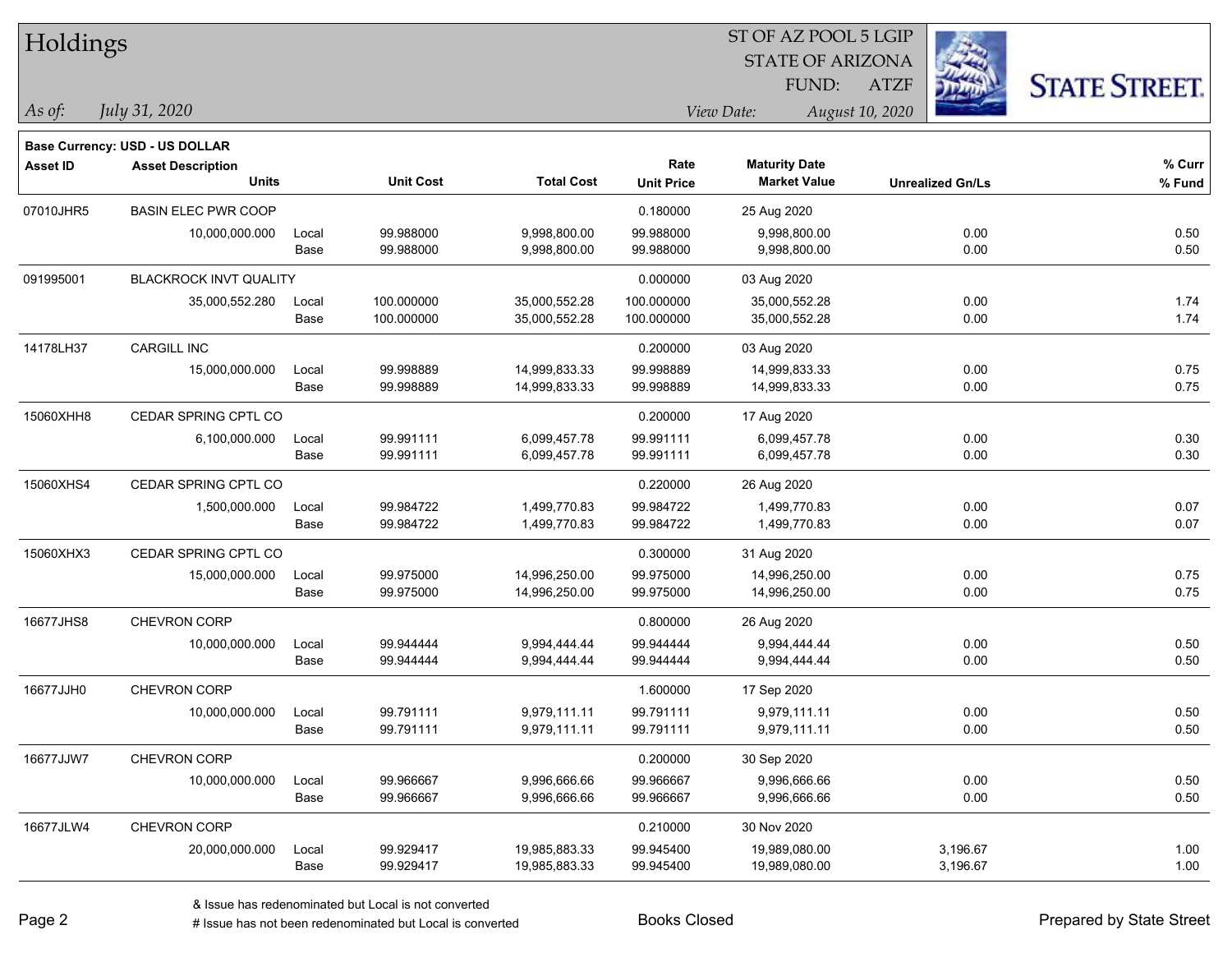| Holdings        |                                          |       |                  |                   |                   |                                             |                         |                      |
|-----------------|------------------------------------------|-------|------------------|-------------------|-------------------|---------------------------------------------|-------------------------|----------------------|
|                 |                                          |       |                  |                   |                   | <b>STATE OF ARIZONA</b>                     |                         |                      |
|                 |                                          |       |                  |                   |                   | FUND:                                       | <b>ATZF</b>             | <b>STATE STREET.</b> |
| As of:          | July 31, 2020                            |       |                  |                   |                   | View Date:                                  | August 10, 2020         |                      |
|                 |                                          |       |                  |                   |                   |                                             |                         |                      |
|                 | Base Currency: USD - US DOLLAR           |       |                  |                   |                   |                                             |                         |                      |
| <b>Asset ID</b> | <b>Asset Description</b><br><b>Units</b> |       | <b>Unit Cost</b> | <b>Total Cost</b> | Rate              | <b>Maturity Date</b><br><b>Market Value</b> | <b>Unrealized Gn/Ls</b> | $%$ Curr             |
|                 |                                          |       |                  |                   | <b>Unit Price</b> |                                             |                         | % Fund               |
| 19121AJ10       | COCA-COLA COMPANY                        |       |                  |                   | 0.140000          | 01 Sep 2020                                 |                         |                      |
|                 | 20,000,000.000                           | Local | 99.987944        | 19,997,588.89     | 99.987944         | 19,997,588.89                               | 0.00                    | 1.00                 |
|                 |                                          | Base  | 99.987944        | 19,997,588.89     | 99.987944         | 19,997,588.89                               | 0.00                    | 1.00                 |
| 19121AJP7       | COCA-COLA COMPANY                        |       |                  |                   | 0.150000          | 23 Sep 2020                                 |                         |                      |
|                 | 25,000,000.000                           | Local | 99.977917        | 24,994,479.17     | 99.977917         | 24,994,479.17                               | 0.00                    | 1.24                 |
|                 |                                          | Base  | 99.977917        | 24,994,479.17     | 99.977917         | 24,994,479.17                               | 0.00                    | 1.24                 |
| 19121AP13       | COCA-COLA COMPANY                        |       |                  |                   | 1.070000          | 01 Feb 2021                                 |                         |                      |
|                 | 5,000,000.000                            | Local | 99.453111        | 4,972,655.55      | 99.937300         | 4,996,865.00                                | 24,209.45               | 0.25                 |
|                 |                                          | Base  | 99.453111        | 4,972,655.55      | 99.937300         | 4,996,865.00                                | 24,209.45               | 0.25                 |
| 2063C0HS4       | CONCORD MIN CPTL CO                      |       |                  |                   | 0.350000          | 26 Aug 2020                                 |                         |                      |
|                 | 15,000,000.000                           | Local | 99.975694        | 14,996,354.17     | 99.975694         | 14,996,354.17                               | 0.00                    | 0.75                 |
|                 |                                          | Base  | 99.975694        | 14,996,354.17     | 99.975694         | 14,996,354.17                               | 0.00                    | 0.75                 |
| 2063C0HU9       | CONCORD MIN CPTL CO                      |       |                  |                   | 0.200000          | 28 Aug 2020                                 |                         |                      |
|                 | 18,850,000.000                           | Local | 99.985000        | 18,847,172.50     | 99.985000         | 18,847,172.50                               | 0.00                    | 0.94                 |
|                 |                                          | Base  | 99.985000        | 18,847,172.50     | 99.985000         | 18,847,172.50                               | 0.00                    | 0.94                 |
| 22845AQR4       | CROWN POINT CAP CO.                      |       |                  |                   | 0.293750          | 05 Nov 2020                                 |                         |                      |
|                 | 10,000,000.000                           | Local | 100.000000       | 10,000,000.00     | 100.000000        | 10,000,000.00                               | 0.00                    | 0.50                 |
|                 |                                          | Base  | 100.000000       | 10,000,000.00     | 100.000000        | 10,000,000.00                               | 0.00                    | 0.50                 |
| 2284K0K95       | CROWN POINT CAP CO.                      |       |                  |                   | 0.260000          | 09 Oct 2020                                 |                         |                      |
|                 | 20,000,000.000                           | Local | 99.950167        | 19,990,033.34     | 99.950167         | 19,990,033.34                               | 0.00                    | 1.00                 |
|                 |                                          | Base  | 99.950167        | 19,990,033.34     | 99.950167         | 19,990,033.34                               | 0.00                    | 1.00                 |
| 30229AJV2       | <b>EXXON MOBIL CORP</b>                  |       |                  |                   | 0.220000          | 29 Sep 2020                                 |                         |                      |
|                 | 15,000,000.000                           | Local | 99.963944        | 14,994,591.67     | 99.963944         | 14,994,591.67                               | 0.00                    | 0.75                 |
|                 |                                          | Base  | 99.963944        | 14,994,591.67     | 99.963944         | 14,994,591.67                               | 0.00                    | 0.75                 |
| 30229AK65       | <b>EXXON MOBIL CORP</b>                  |       |                  |                   | 0.240000          | 06 Oct 2020                                 |                         |                      |
|                 | 10,000,000.000                           | Local | 99.956000        | 9,995,600.00      | 99.956000         | 9,995,600.00                                | 0.00                    | 0.50                 |
|                 |                                          | Base  | 99.956000        | 9,995,600.00      | 99.956000         | 9,995,600.00                                | 0.00                    | 0.50                 |
| 30229AL31       | <b>EXXON MOBIL CORP</b>                  |       |                  |                   | 0.190000          | 03 Nov 2020                                 |                         |                      |
|                 | 15,000,000.000                           | Local | 99.950389        | 14,992,558.33     | 99.958800         | 14,993,820.00                               | 1,261.67                | 0.75                 |
|                 |                                          | Base  | 99.950389        | 14,992,558.33     | 99.958800         | 14,993,820.00                               | 1,261.67                | 0.75                 |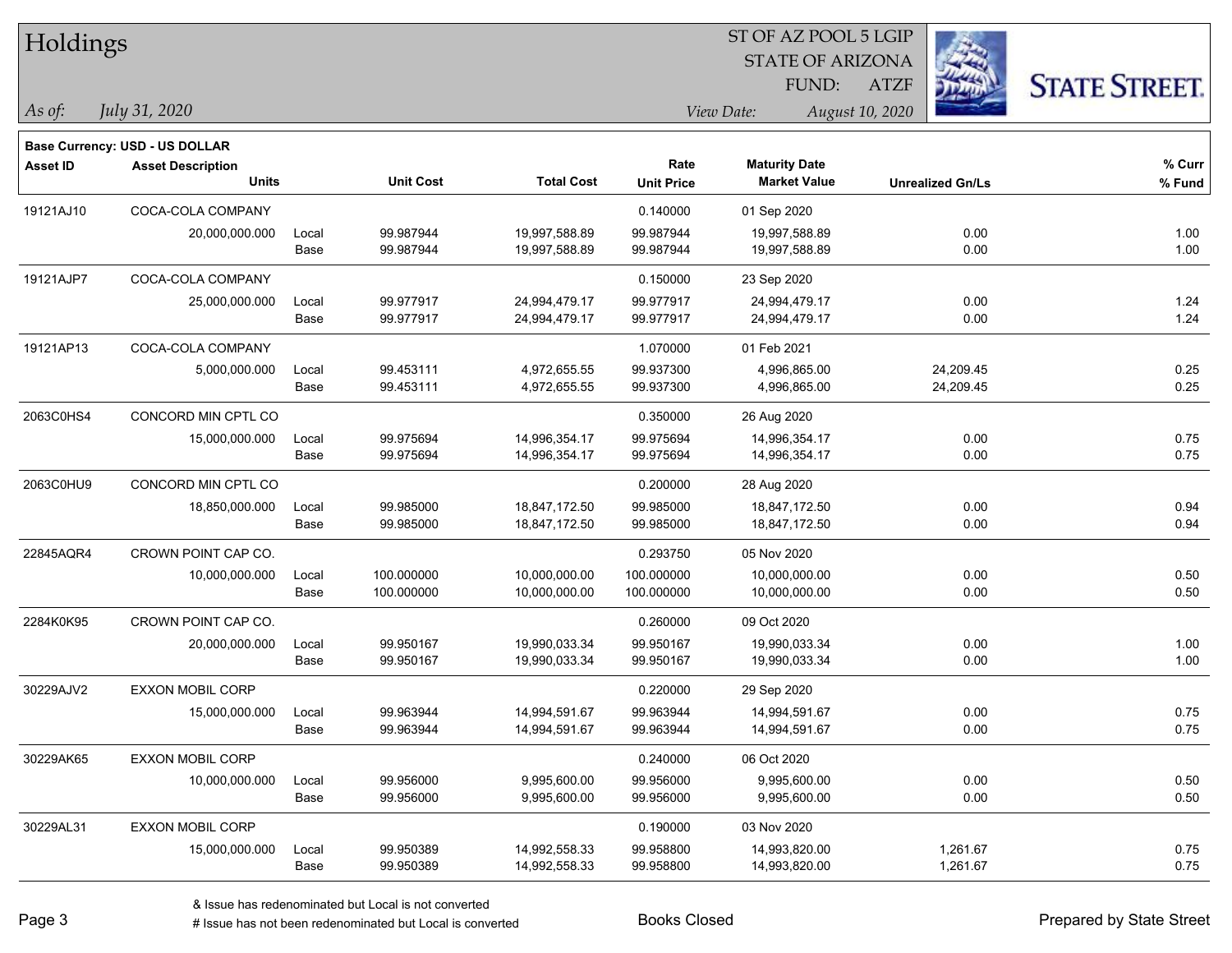| Holdings        |                                       |       |                  |                   |                   |                         |                 |                         |                      |
|-----------------|---------------------------------------|-------|------------------|-------------------|-------------------|-------------------------|-----------------|-------------------------|----------------------|
|                 |                                       |       |                  |                   |                   | <b>STATE OF ARIZONA</b> |                 |                         |                      |
|                 |                                       |       |                  |                   |                   | FUND:                   | <b>ATZF</b>     |                         | <b>STATE STREET.</b> |
| As of:          | July 31, 2020                         |       |                  |                   |                   | View Date:              | August 10, 2020 |                         |                      |
|                 | <b>Base Currency: USD - US DOLLAR</b> |       |                  |                   |                   |                         |                 |                         |                      |
| <b>Asset ID</b> | <b>Asset Description</b>              |       |                  |                   | Rate              | <b>Maturity Date</b>    |                 |                         | % Curr               |
|                 | <b>Units</b>                          |       | <b>Unit Cost</b> | <b>Total Cost</b> | <b>Unit Price</b> | <b>Market Value</b>     |                 | <b>Unrealized Gn/Ls</b> | % Fund               |
| 30229ALW7       | <b>EXXON MOBIL CORP</b>               |       |                  |                   | 0.290000          | 30 Nov 2020             |                 |                         |                      |
|                 | 10,000,000.000                        | Local | 99.902528        | 9,990,252.77      | 99.942100         | 9,994,210.00            |                 | 3,957.23                | 0.50                 |
|                 |                                       | Base  | 99.902528        | 9,990,252.77      | 99.942100         | 9,994,210.00            |                 | 3,957.23                | 0.50                 |
| 36955DJH4       | <b>GEN DYNAMICS CORP</b>              |       |                  |                   | 0.180000          | 17 Sep 2020             |                 |                         |                      |
|                 | 25,000,000.000                        | Local | 99.976500        | 24,994,125.00     | 99.976500         | 24,994,125.00           |                 | 0.00                    | 1.24                 |
|                 |                                       | Base  | 99.976500        | 24,994,125.00     | 99.976500         | 24,994,125.00           |                 | 0.00                    | 1.24                 |
| 37829ACQ9       | <b>GLENCOVE FDG DAC/LLC</b>           |       |                  |                   | 0.321630          | 23 Oct 2020             |                 |                         |                      |
|                 | 10,000,000.000                        | Local | 100.000000       | 10,000,000.00     | 100.000000        | 10,000,000.00           |                 | 0.00                    | 0.50                 |
|                 |                                       | Base  | 100.000000       | 10,000,000.00     | 100.000000        | 10,000,000.00           |                 | 0.00                    | 0.50                 |
| 37829ACR7       | <b>GLENCOVE FDG DAC/LLC</b>           |       |                  |                   | 0.340630          | 27 Oct 2020             |                 |                         |                      |
|                 | 10,000,000.000                        | Local | 100.000000       | 10,000,000.00     | 100.000000        | 10,000,000.00           |                 | 0.00                    | 0.50                 |
|                 |                                       | Base  | 100.000000       | 10,000,000.00     | 100.000000        | 10,000,000.00           |                 | 0.00                    | 0.50                 |
| 37829ADA3       | GLENCOVE FDG DAC/LLC                  |       |                  |                   | 0.336750          | 13 Nov 2020             |                 |                         |                      |
|                 | 15,000,000.000                        | Local | 100.000000       | 15,000,000.00     | 100.000000        | 15,000,000.00           |                 | 0.00                    | 0.75                 |
|                 |                                       | Base  | 100.000000       | 15,000,000.00     | 100.000000        | 15,000,000.00           |                 | 0.00                    | 0.75                 |
| 37829ADK1       | <b>GLENCOVE FDG DAC/LLC</b>           |       |                  |                   | 0.530880          | 14 Oct 2020             |                 |                         |                      |
|                 | 15,000,000.000                        | Local | 100.000000       | 15,000,000.00     | 100.000000        | 15,000,000.00           |                 | 0.00                    | 0.75                 |
|                 |                                       | Base  | 100.000000       | 15,000,000.00     | 100.000000        | 15,000,000.00           |                 | 0.00                    | 0.75                 |
| 38346LJR8       | <b>GOTHAM FDG CORP</b>                |       |                  |                   | 0.260000          | 25 Sep 2020             |                 |                         |                      |
|                 | 17,500,000.000                        | Local | 99.960278        | 17,493,048.61     | 99.960278         | 17,493,048.61           |                 | 0.00                    | 0.87                 |
|                 |                                       | Base  | 99.960278        | 17,493,048.61     | 99.960278         | 17,493,048.61           |                 | 0.00                    | 0.87                 |
| 38346LKT2       | <b>GOTHAM FDG CORP</b>                |       |                  |                   | 0.250000          | 27 Oct 2020             |                 |                         |                      |
|                 | 10,000,000.000                        | Local | 99.939583        | 9,993,958.33      | 99.939583         | 9,993,958.33            |                 | 0.00                    | 0.50                 |
|                 |                                       | Base  | 99.939583        | 9,993,958.33      | 99.939583         | 9,993,958.33            |                 | 0.00                    | 0.50                 |
| 40588LJ18       | HALKIN FINANCE LLC USC                |       |                  |                   | 0.270000          | 01 Sep 2020             |                 |                         |                      |
|                 | 15,000,000.000                        | Local | 99.976750        | 14,996,512.50     | 99.976750         | 14,996,512.50           |                 | 0.00                    | 0.75                 |
|                 |                                       | Base  | 99.976750        | 14,996,512.50     | 99.976750         | 14,996,512.50           |                 | 0.00                    | 0.75                 |
| 47816FKW0       | JOHNSON & JOHNSON                     |       |                  |                   | 0.170000          | 30 Oct 2020             |                 |                         |                      |
|                 | 25,000,000.000                        | Local | 99.957500        | 24,989,375.00     | 99.966000         | 24,991,500.00           |                 | 2,125.00                | 1.24                 |
|                 |                                       | Base  | 99.957500        | 24,989,375.00     | 99.966000         | 24,991,500.00           |                 | 2,125.00                | 1.24                 |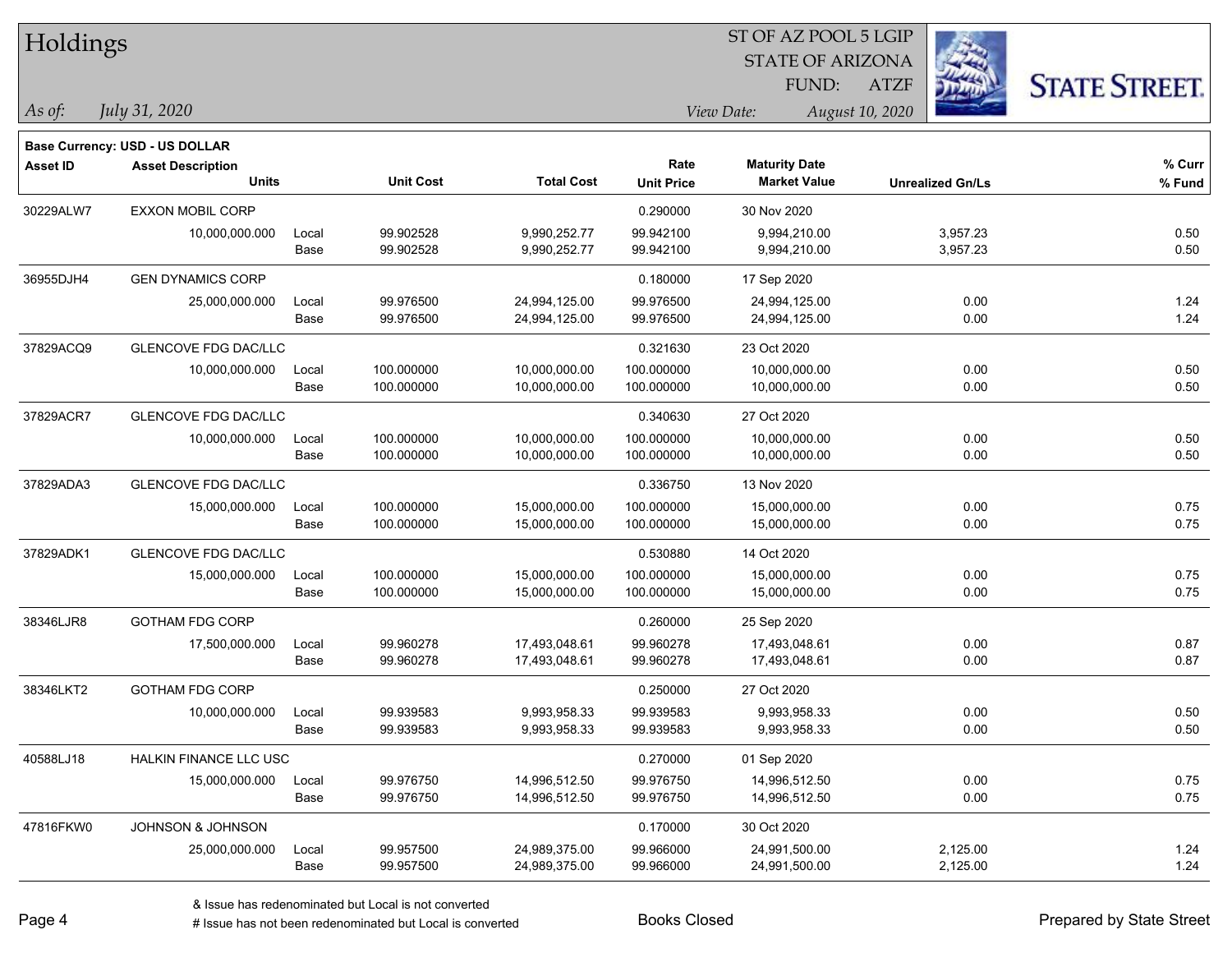| Holdings        |                                       |       |                  |                   |                   | ST OF AZ POOL 5 LGIP    |                 |                         |                      |
|-----------------|---------------------------------------|-------|------------------|-------------------|-------------------|-------------------------|-----------------|-------------------------|----------------------|
|                 |                                       |       |                  |                   |                   | <b>STATE OF ARIZONA</b> |                 |                         |                      |
|                 |                                       |       |                  |                   |                   | FUND:                   | <b>ATZF</b>     |                         | <b>STATE STREET.</b> |
| As of:          | July 31, 2020                         |       |                  |                   |                   | View Date:              | August 10, 2020 |                         |                      |
|                 | <b>Base Currency: USD - US DOLLAR</b> |       |                  |                   |                   |                         |                 |                         |                      |
| <b>Asset ID</b> | <b>Asset Description</b>              |       |                  |                   | Rate              | <b>Maturity Date</b>    |                 |                         | % Curr               |
|                 | <b>Units</b>                          |       | <b>Unit Cost</b> | <b>Total Cost</b> | <b>Unit Price</b> | <b>Market Value</b>     |                 | <b>Unrealized Gn/Ls</b> | % Fund               |
| 47816FLW9       | <b>JOHNSON &amp; JOHNSON</b>          |       |                  |                   | 0.190000          | 30 Nov 2020             |                 |                         |                      |
|                 | 25,000,000.000                        | Local | 99.936139        | 24,984,034.72     | 99.948700         | 24,987,175.00           |                 | 3,140.28                | 1.24                 |
|                 |                                       | Base  | 99.936139        | 24,984,034.72     | 99.948700         | 24,987,175.00           |                 | 3,140.28                | 1.24                 |
| 48802TZ40       | <b>KELLS FDG LLC</b>                  |       |                  |                   | 0.270000          | 15 Oct 2020             |                 |                         |                      |
|                 | 10,000,000.000                        | Local | 99.943750        | 9,994,375.00      | 99.943750         | 9,994,375.00            |                 | 0.00                    | 0.50                 |
|                 |                                       | Base  | 99.943750        | 9,994,375.00      | 99.943750         | 9,994,375.00            |                 | 0.00                    | 0.50                 |
| 56274LK52       | MANHATTAN ASSET FDG.                  |       |                  |                   | 0.220000          | 05 Oct 2020             |                 |                         |                      |
|                 | 15,000,000.000                        | Local | 99.960278        | 14,994,041.66     | 99.960278         | 14,994,041.66           |                 | 0.00                    | 0.75                 |
|                 |                                       | Base  | 99.960278        | 14,994,041.66     | 99.960278         | 14,994,041.66           |                 | 0.00                    | 0.75                 |
| 57576JH62       | MASSACHUSETTS MUT LIFE INS CO         |       |                  |                   | 0.130000          | 06 Aug 2020             |                 |                         |                      |
|                 | 25,000,000.000                        | Local | 99.998194        | 24,999,548.61     | 99.998194         | 24,999,548.61           |                 | 0.00                    | 1.25                 |
|                 |                                       | Base  | 99.998194        | 24,999,548.61     | 99.998194         | 24,999,548.61           |                 | 0.00                    | 1.25                 |
| 57576JHB1       | MASSACHUSETTS MUT LIFE INS CO         |       |                  |                   | 0.130000          | 11 Aug 2020             |                 |                         |                      |
|                 | 25,000,000.000                        | Local | 99.996389        | 24,999,097.22     | 99.996389         | 24,999,097.22           |                 | 0.00                    | 1.25                 |
|                 |                                       | Base  | 99.996389        | 24,999,097.22     | 99.996389         | 24,999,097.22           |                 | 0.00                    | $1.25$               |
| 58934AHJ8       | MERCK & CO. INC                       |       |                  |                   | 0.250000          | 18 Aug 2020             |                 |                         |                      |
|                 | 15,000,000.000                        | Local | 99.988194        | 14,998,229.17     | 99.988194         | 14,998,229.17           |                 | 0.00                    | 0.75                 |
|                 |                                       | Base  | 99.988194        | 14,998,229.17     | 99.988194         | 14,998,229.17           |                 | 0.00                    | 0.75                 |
| 58934AHM1       | MERCK & CO. INC                       |       |                  |                   | 0.250000          | 21 Aug 2020             |                 |                         |                      |
|                 | 10,000,000.000                        | Local | 99.986111        | 9,998,611.11      | 99.986111         | 9,998,611.11            |                 | 0.00                    | 0.50                 |
|                 |                                       | Base  | 99.986111        | 9,998,611.11      | 99.986111         | 9,998,611.11            |                 | 0.00                    | 0.50                 |
| 59157TJU8       | METLIFE SHORT TERM FDG                |       |                  |                   | 0.290000          | 28 Sep 2020             |                 |                         |                      |
|                 | 10,000,000.000                        | Local | 99.953278        | 9,995,327.78      | 99.953278         | 9,995,327.78            |                 | 0.00                    | 0.50                 |
|                 |                                       | Base  | 99.953278        | 9,995,327.78      | 99.953278         | 9,995,327.78            |                 | 0.00                    | 0.50                 |
| 59157TLJ0       | METLIFE SHORT TERM FDG                |       |                  |                   | 0.200000          | 18 Nov 2020             |                 |                         |                      |
|                 | 15,000,000.000                        | Local | 99.939444        | 14,990,916.67     | 99.958000         | 14,993,700.00           |                 | 2,783.33                | 0.75                 |
|                 |                                       | Base  | 99.939444        | 14,990,916.67     | 99.958000         | 14,993,700.00           |                 | 2,783.33                | 0.75                 |
| 59157TME0       | METLIFE SHORT TERM FDG                |       |                  |                   | 0.220000          | 14 Dec 2020             |                 |                         |                      |
|                 | 25,000,000.000                        | Local | 99.917500        | 24,979,375.00     | 99.941200         | 24,985,300.00           |                 | 5,925.00                | 1.24                 |
|                 |                                       | Base  | 99.917500        | 24,979,375.00     | 99.941200         | 24,985,300.00           |                 | 5,925.00                | 1.24                 |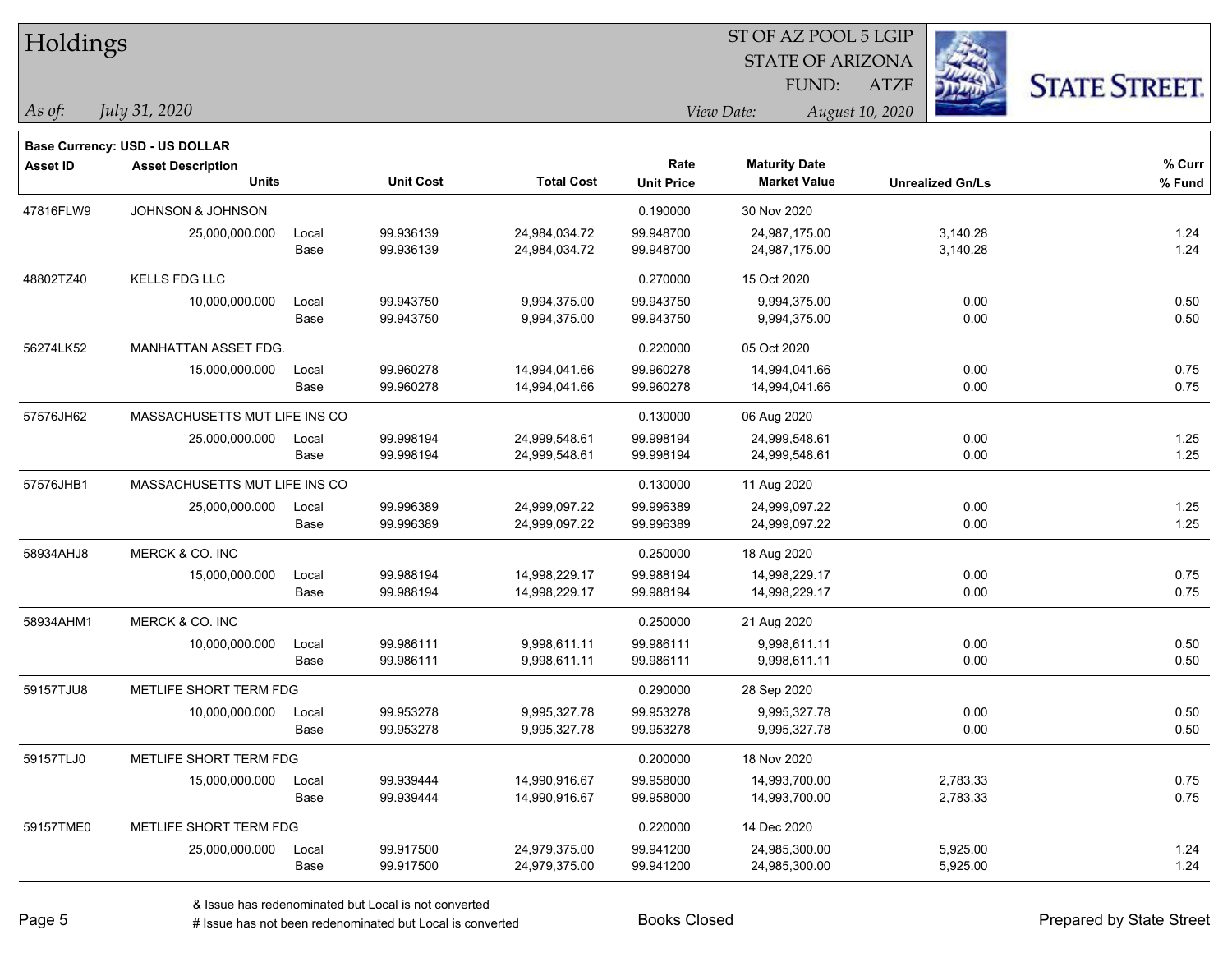| Holdings        |                                          |       |                  |                   |                   | ST OF AZ POOL 5 LGIP    |                         |                      |
|-----------------|------------------------------------------|-------|------------------|-------------------|-------------------|-------------------------|-------------------------|----------------------|
|                 |                                          |       |                  |                   |                   | <b>STATE OF ARIZONA</b> |                         |                      |
|                 |                                          |       |                  |                   |                   | FUND:                   | <b>ATZF</b>             | <b>STATE STREET.</b> |
| As of:          | July 31, 2020                            |       |                  |                   |                   | View Date:              | August 10, 2020         |                      |
|                 |                                          |       |                  |                   |                   |                         |                         |                      |
|                 | Base Currency: USD - US DOLLAR           |       |                  |                   | Rate              | <b>Maturity Date</b>    |                         | % Curr               |
| <b>Asset ID</b> | <b>Asset Description</b><br><b>Units</b> |       | <b>Unit Cost</b> | <b>Total Cost</b> | <b>Unit Price</b> | <b>Market Value</b>     | <b>Unrealized Gn/Ls</b> | $%$ Fund             |
| 63743CH71       | NATL RURAL UTIL COOP                     |       |                  |                   | 0.110000          | 07 Aug 2020             |                         |                      |
|                 | 20,000,000.000                           | Local | 99.998167        | 19,999,633.33     | 99.998167         | 19,999,633.33           | 0.00                    | 1.00                 |
|                 |                                          | Base  | 99.998167        | 19,999,633.33     | 99.998167         | 19,999,633.33           | 0.00                    | 1.00                 |
| 63763PHX0       | NATIONAL SECS CLEARING                   |       |                  |                   | 0.170000          | 31 Aug 2020             |                         |                      |
|                 | 25,000,000.000                           | Local | 99.985833        | 24,996,458.33     | 99.985833         | 24,996,458.33           | 0.00                    | 1.24                 |
|                 |                                          | Base  | 99.985833        | 24,996,458.33     | 99.985833         | 24,996,458.33           | 0.00                    | 1.24                 |
| 63763PJ18       | NATIONAL SECS CLEARING                   |       |                  |                   | 0.150000          | 01 Sep 2020             |                         |                      |
|                 | 10,000,000.000                           | Local | 99.987083        | 9,998,708.33      | 99.987083         | 9,998,708.33            | 0.00                    | 0.50                 |
|                 |                                          | Base  | 99.987083        | 9,998,708.33      | 99.987083         | 9,998,708.33            | 0.00                    | 0.50                 |
| 63763PJE0       | NATIONAL SECS CLEARING                   |       |                  |                   | 0.140000          | 14 Sep 2020             |                         |                      |
|                 | 15,000,000.000                           | Local | 99.982889        | 14,997,433.33     | 99.982889         | 14,997,433.33           | 0.00                    | 0.75                 |
|                 |                                          | Base  | 99.982889        | 14,997,433.33     | 99.982889         | 14,997,433.33           | 0.00                    | 0.75                 |
| 64106GKN2       | NESTLE FIN FRANCE S.                     |       |                  |                   | 0.140000          | 22 Oct 2020             |                         |                      |
|                 | 25,000,000.000                           | Local | 99.968111        | 24,992,027.78     | 99.968111         | 24,992,027.78           | 0.00                    | 1.24                 |
|                 |                                          | Base  | 99.968111        | 24,992,027.78     | 99.968111         | 24,992,027.78           | 0.00                    | 1.24                 |
| 64951WHA5       | NEW YORK LFE CAP COR                     |       |                  |                   | 0.180000          | 10 Aug 2020             |                         |                      |
|                 | 15,000,000.000                           | Local | 99.995500        | 14,999,325.00     | 99.995500         | 14,999,325.00           | 0.00                    | 0.75                 |
|                 |                                          | Base  | 99.995500        | 14,999,325.00     | 99.995500         | 14,999,325.00           | 0.00                    | 0.75                 |
| 64951WJF2       | NEW YORK LFE CAP COR                     |       |                  |                   | 0.170000          | 15 Sep 2020             |                         |                      |
|                 | 9,153,000.000                            | Local | 99.978750        | 9,151,054.99      | 99.978750         | 9,151,054.99            | 0.00                    | 0.46                 |
|                 |                                          | Base  | 99.978750        | 9,151,054.99      | 99.978750         | 9,151,054.99            | 0.00                    | 0.46                 |
| 64951WKM5       | NEW YORK LFE CAP COR                     |       |                  |                   | 0.150000          | 21 Oct 2020             |                         |                      |
|                 | 20,000,000.000                           | Local | 99.966250        | 19,993,250.00     | 99.966250         | 19,993,250.00           | 0.00                    | 1.00                 |
|                 |                                          | Base  | 99.966250        | 19,993,250.00     | 99.966250         | 19,993,250.00           | 0.00                    | 1.00                 |
| 66844CHU1       | NORTHWESTERN UNIVERS                     |       |                  |                   | 0.150000          | 28 Aug 2020             |                         |                      |
|                 | 25,000,000.000                           | Local | 99.988750        | 24,997,187.58     | 99.988750         | 24,997,187.58           | 0.00                    | 1.24                 |
|                 |                                          | Base  | 99.988750        | 24,997,187.58     | 99.988750         | 24,997,187.58           | 0.00                    | 1.24                 |
| 6698M4J86       | NOVARTIS FNC CRP                         |       |                  |                   | 0.160000          | 08 Sep 2020             |                         |                      |
|                 | 14,000,000.000                           | Local | 99.983111        | 13,997,635.55     | 99.983111         | 13,997,635.55           | 0.00                    | 0.70                 |
|                 |                                          | Base  | 99.983111        | 13,997,635.55     | 99.983111         | 13,997,635.55           | 0.00                    | 0.70                 |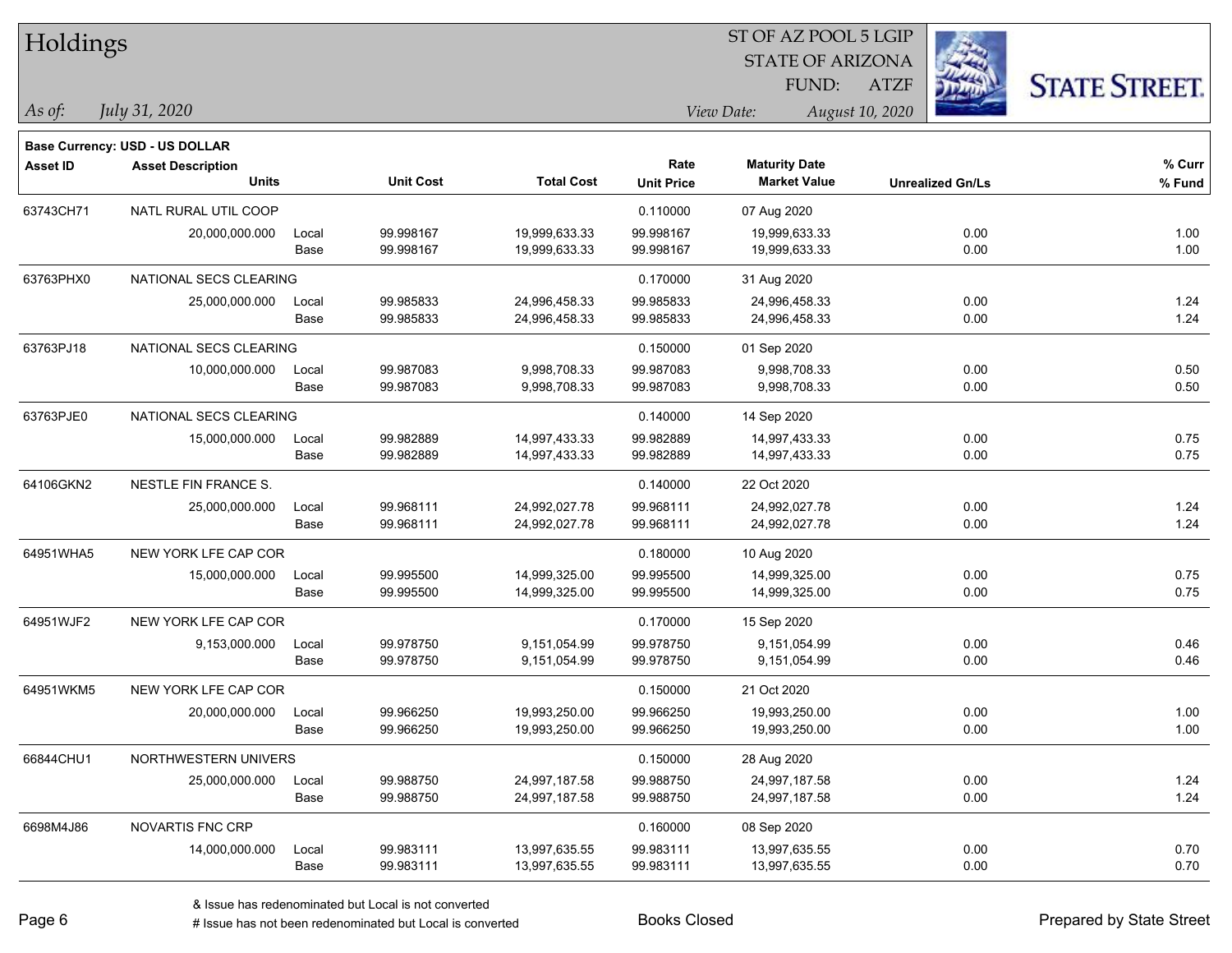| Holdings        |                                                                   |       |                  |                   |                   | ST OF AZ POOL 5 LGIP    |                         |                      |
|-----------------|-------------------------------------------------------------------|-------|------------------|-------------------|-------------------|-------------------------|-------------------------|----------------------|
|                 |                                                                   |       |                  |                   |                   | <b>STATE OF ARIZONA</b> |                         |                      |
|                 |                                                                   |       |                  |                   |                   | FUND:                   | <b>ATZF</b>             | <b>STATE STREET.</b> |
| As of:          | July 31, 2020                                                     |       |                  |                   |                   | View Date:              | August 10, 2020         |                      |
|                 |                                                                   |       |                  |                   |                   |                         |                         |                      |
| <b>Asset ID</b> | <b>Base Currency: USD - US DOLLAR</b><br><b>Asset Description</b> |       |                  |                   | Rate              | <b>Maturity Date</b>    |                         | % Curr               |
|                 | <b>Units</b>                                                      |       | <b>Unit Cost</b> | <b>Total Cost</b> | <b>Unit Price</b> | <b>Market Value</b>     | <b>Unrealized Gn/Ls</b> | % Fund               |
| 6698M4JM5       | NOVARTIS FNC CRP                                                  |       |                  |                   | 0.180000          | 21 Sep 2020             |                         |                      |
|                 | 19,000,000.000                                                    | Local | 99.974500        | 18,995,155.00     | 99.974500         | 18,995,155.00           | 0.00                    | 0.95                 |
|                 |                                                                   | Base  | 99.974500        | 18,995,155.00     | 99.974500         | 18,995,155.00           | 0.00                    | 0.95                 |
| 6698M4LP5       | NOVARTIS FNC CRP                                                  |       |                  |                   | 0.220000          | 23 Nov 2020             |                         |                      |
|                 | 15,000,000.000                                                    | Local | 99.930333        | 14,989,550.00     | 99.946800         | 14,992,020.00           | 2,470.00                | 0.75                 |
|                 |                                                                   | Base  | 99.930333        | 14,989,550.00     | 99.946800         | 14,992,020.00           | 2,470.00                | 0.75                 |
| 71708EK20       | PFIZER INC                                                        |       |                  |                   | 0.160000          | 02 Oct 2020             |                         |                      |
|                 | 6,250,000.000                                                     | Local | 99.972444        | 6,248,277.78      | 99.972444         | 6,248,277.78            | 0.00                    | 0.31                 |
|                 |                                                                   | Base  | 99.972444        | 6,248,277.78      | 99.972444         | 6,248,277.78            | 0.00                    | 0.31                 |
| 71708EK61       | PFIZER INC                                                        |       |                  |                   | 0.200000          | 06 Oct 2020             |                         |                      |
|                 | 15,000,000.000                                                    | Local | 99.963333        | 14,994,500.00     | 99.963333         | 14,994,500.00           | 0.00                    | 0.75                 |
|                 |                                                                   | Base  | 99.963333        | 14,994,500.00     | 99.963333         | 14,994,500.00           | 0.00                    | 0.75                 |
| 71708EKN4       | PFIZER INC                                                        |       |                  |                   | 0.130000          | 22 Oct 2020             |                         |                      |
|                 | 15,000,000.000                                                    | Local | 99.970389        | 14,995,558.33     | 99.970389         | 14,995,558.33           | 0.00                    | 0.75                 |
|                 |                                                                   | Base  | 99.970389        | 14,995,558.33     | 99.970389         | 14,995,558.33           | 0.00                    | 0.75                 |
| 71708EL37       | PFIZER INC                                                        |       |                  |                   | 0.230000          | 03 Nov 2020             |                         |                      |
|                 | 15,000,000.000                                                    | Local | 99.939944        | 14,990,991.66     | 99.958800         | 14,993,820.00           | 2,828.34                | 0.75                 |
|                 |                                                                   | Base  | 99.939944        | 14,990,991.66     | 99.958800         | 14,993,820.00           | 2,828.34                | 0.75                 |
| 74271TH71       | PROCTOR GAMBLE AND CO                                             |       |                  |                   | 0.250000          | 07 Aug 2020             |                         |                      |
|                 | 25,000,000.000                                                    | Local | 99.995833        | 24,998,958.33     | 99.995833         | 24,998,958.33           | 0.00                    | 1.25                 |
|                 |                                                                   | Base  | 99.995833        | 24,998,958.33     | 99.995833         | 24,998,958.33           | 0.00                    | 1.25                 |
| 74271TK51       | PROCTOR GAMBLE AND CO                                             |       |                  |                   | 0.160000          | 05 Oct 2020             |                         |                      |
|                 | 25,000,000.000                                                    | Local | 99.971111        | 24,992,777.77     | 99.971111         | 24,992,777.77           | 0.00                    | 1.24                 |
|                 |                                                                   | Base  | 99.971111        | 24,992,777.77     | 99.971111         | 24,992,777.77           | 0.00                    | 1.24                 |
| 8010M2JE3       | SANOFI                                                            |       |                  |                   | 0.230000          | 14 Sep 2020             |                         |                      |
|                 | 10,000,000.000                                                    | Local | 99.971889        | 9,997,188.89      | 99.971889         | 9,997,188.89            | 0.00                    | 0.50                 |
|                 |                                                                   | Base  | 99.971889        | 9,997,188.89      | 99.971889         | 9,997,188.89            | 0.00                    | 0.50                 |
| 8225X2HX5       | SHELL INTNL FNC B.V                                               |       |                  |                   | 1.635000          | 31 Aug 2020             |                         |                      |
|                 | 4,000,000.000                                                     | Local | 99.863750        | 3,994,550.00      | 99.863750         | 3,994,550.00            | 0.00                    | 0.20                 |
|                 |                                                                   | Base  | 99.863750        | 3,994,550.00      | 99.863750         | 3,994,550.00            | 0.00                    | 0.20                 |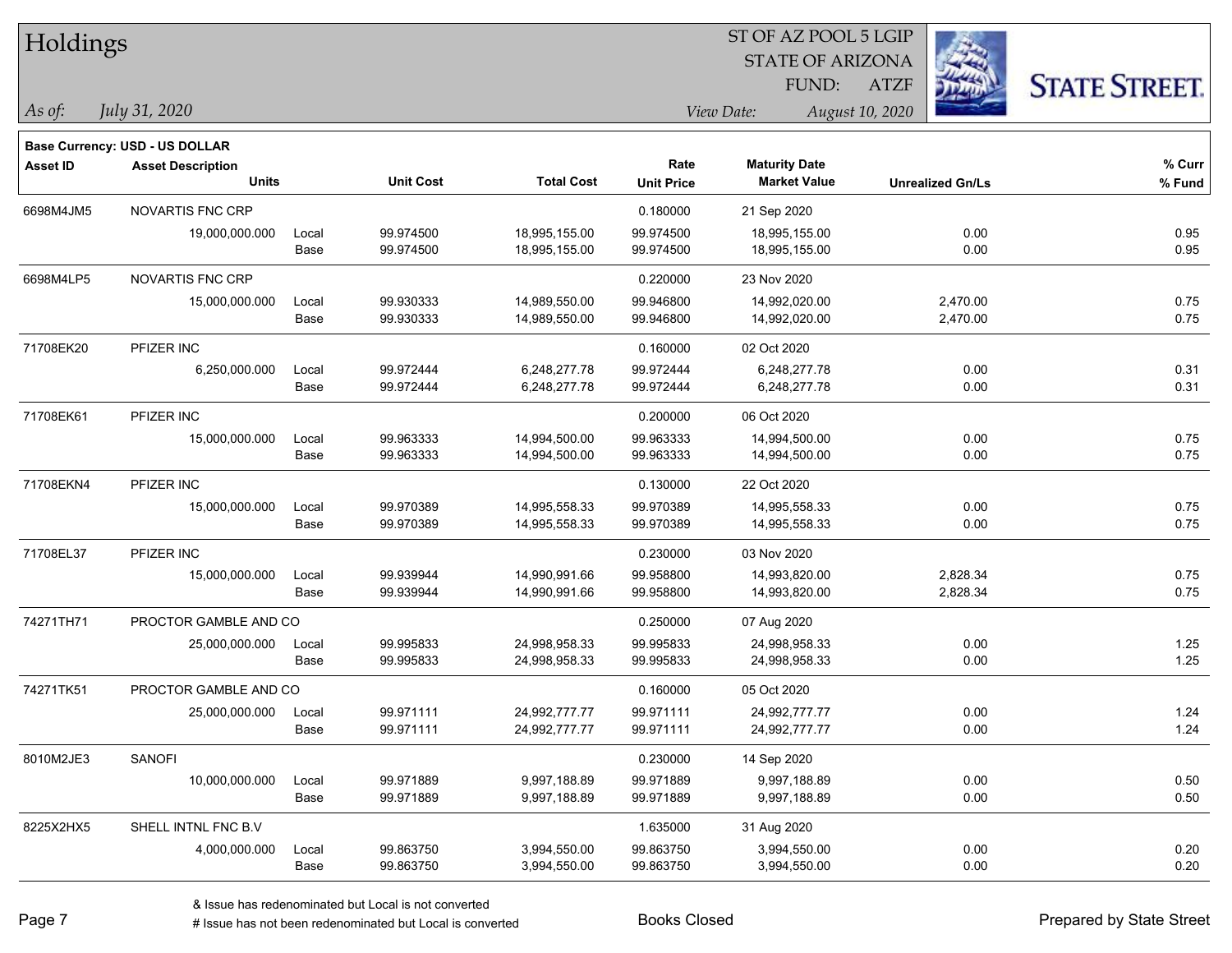| Holdings        |                                |       |                  |                   |                   |                         |                         |                      |
|-----------------|--------------------------------|-------|------------------|-------------------|-------------------|-------------------------|-------------------------|----------------------|
|                 |                                |       |                  |                   |                   | <b>STATE OF ARIZONA</b> |                         |                      |
|                 |                                |       |                  |                   |                   | FUND:                   | <b>ATZF</b>             | <b>STATE STREET.</b> |
| As of:          | July 31, 2020                  |       |                  |                   |                   | View Date:              | August 10, 2020         |                      |
|                 | Base Currency: USD - US DOLLAR |       |                  |                   |                   |                         |                         |                      |
| <b>Asset ID</b> | <b>Asset Description</b>       |       |                  |                   | Rate              | <b>Maturity Date</b>    |                         | % Curr               |
|                 | <b>Units</b>                   |       | <b>Unit Cost</b> | <b>Total Cost</b> | <b>Unit Price</b> | <b>Market Value</b>     | <b>Unrealized Gn/Ls</b> | % Fund               |
| 8225X2JU9       | SHELL INTNL FNC B.V            |       |                  |                   | 1.770000          | 28 Sep 2020             |                         |                      |
|                 | 10,000,000.000                 | Local | 99.714833        | 9,971,483.33      | 99.714833         | 9,971,483.33            | 0.00                    | 0.50                 |
|                 |                                | Base  | 99.714833        | 9,971,483.33      | 99.714833         | 9,971,483.33            | 0.00                    | 0.50                 |
| 8225X2UC6       | SHELL INTNL FNC B.V            |       |                  |                   | 0.400000          | 12 Jul 2021             |                         |                      |
|                 | 10,000,000.000                 | Local | 99.616667        | 9,961,666.66      | 99.513100         | 9,951,310.00            | $-10,356.66$            | 0.50                 |
|                 |                                | Base  | 99.616667        | 9,961,666.66      | 99.513100         | 9,951,310.00            | $-10,356.66$            | 0.50                 |
| 86565CLE7       | SUMITOMO MITSUI BKG CORP       |       |                  |                   | 0.230000          | 29 Oct 2020             |                         |                      |
|                 | 20,000,000.000                 | Local | 99.999998        | 19,999,999.64     | 99.999998         | 19,999,999.64           | 0.00                    | 1.00                 |
|                 |                                | Base  | 99.999998        | 19,999,999.64     | 99.999998         | 19,999,999.64           | 0.00                    | 1.00                 |
| 88602TLL5       | THUNDER BAY FNDNG LLC          |       |                  |                   | 0.240000          | 20 Nov 2020             |                         |                      |
|                 | 20,000,000.000                 | Local | 99.926000        | 19,985,200.00     | 99.952400         | 19,990,480.00           | 5,280.00                | 1.00                 |
|                 |                                | Base  | 99.926000        | 19,985,200.00     | 99.952400         | 19,990,480.00           | 5,280.00                | 1.00                 |
| 89114NME2       | TORONTO-DOMINION               |       |                  |                   | 0.200000          | 19 Aug 2020             |                         |                      |
|                 | 25,000,000.000                 | Local | 100.000000       | 25,000,000.00     | 100.000000        | 25,000,000.00           | 0.00                    | 1.25                 |
|                 |                                | Base  | 100.000000       | 25,000,000.00     | 100.000000        | 25,000,000.00           | 0.00                    | 1.25                 |
| 89119AJW9       | <b>TORONTO DOMINION BANK</b>   |       |                  |                   | 0.230000          | 30 Sep 2020             |                         |                      |
|                 | 25,000,000.000                 | Local | 99.961667        | 24,990,416.67     | 99.961667         | 24,990,416.67           | 0.00                    | 1.24                 |
|                 |                                | Base  | 99.961667        | 24,990,416.67     | 99.961667         | 24,990,416.67           | 0.00                    | 1.24                 |
| 89233GKV7       | <b>TOYOTA MOTOR CREDIT</b>     |       |                  |                   | 0.280000          | 29 Oct 2020             |                         |                      |
|                 | 20,000,000.000                 | Local | 99.930778        | 19,986,155.56     | 99.930778         | 19,986,155.56           | 0.00                    | 1.00                 |
|                 |                                | Base  | 99.930778        | 19,986,155.56     | 99.930778         | 19,986,155.56           | 0.00                    | 1.00                 |
| 89233GLQ7       | <b>TOYOTA MOTOR CREDIT</b>     |       |                  |                   | 0.270000          | 24 Nov 2020             |                         |                      |
|                 | 15,000,000.000                 | Local | 99.913750        | 14,987,062.50     | 99.922100         | 14,988,315.00           | 1,252.50                | 0.75                 |
|                 |                                | Base  | 99.913750        | 14,987,062.50     | 99.922100         | 14,988,315.00           | 1,252.50                | 0.75                 |
| 90328AH55       | USAA CAPITAL CORP              |       |                  |                   | 0.140000          | 05 Aug 2020             |                         |                      |
|                 | 25,000,000.000                 | Local | 99.998444        | 24,999,611.11     | 99.998444         | 24,999,611.11           | 0.00                    | 1.25                 |
|                 |                                | Base  | 99.998444        | 24,999,611.11     | 99.998444         | 24,999,611.11           | 0.00                    | 1.25                 |
| 91058TH58       | UNITED HEALTHCARE CO           |       |                  |                   | 0.130000          | 05 Aug 2020             |                         |                      |
|                 | 25,000,000.000                 | Local | 99.998556        | 24,999,638.89     | 99.998556         | 24,999,638.89           | 0.00                    | 1.25                 |
|                 |                                | Base  | 99.998556        | 24,999,638.89     | 99.998556         | 24,999,638.89           | 0.00                    | 1.25                 |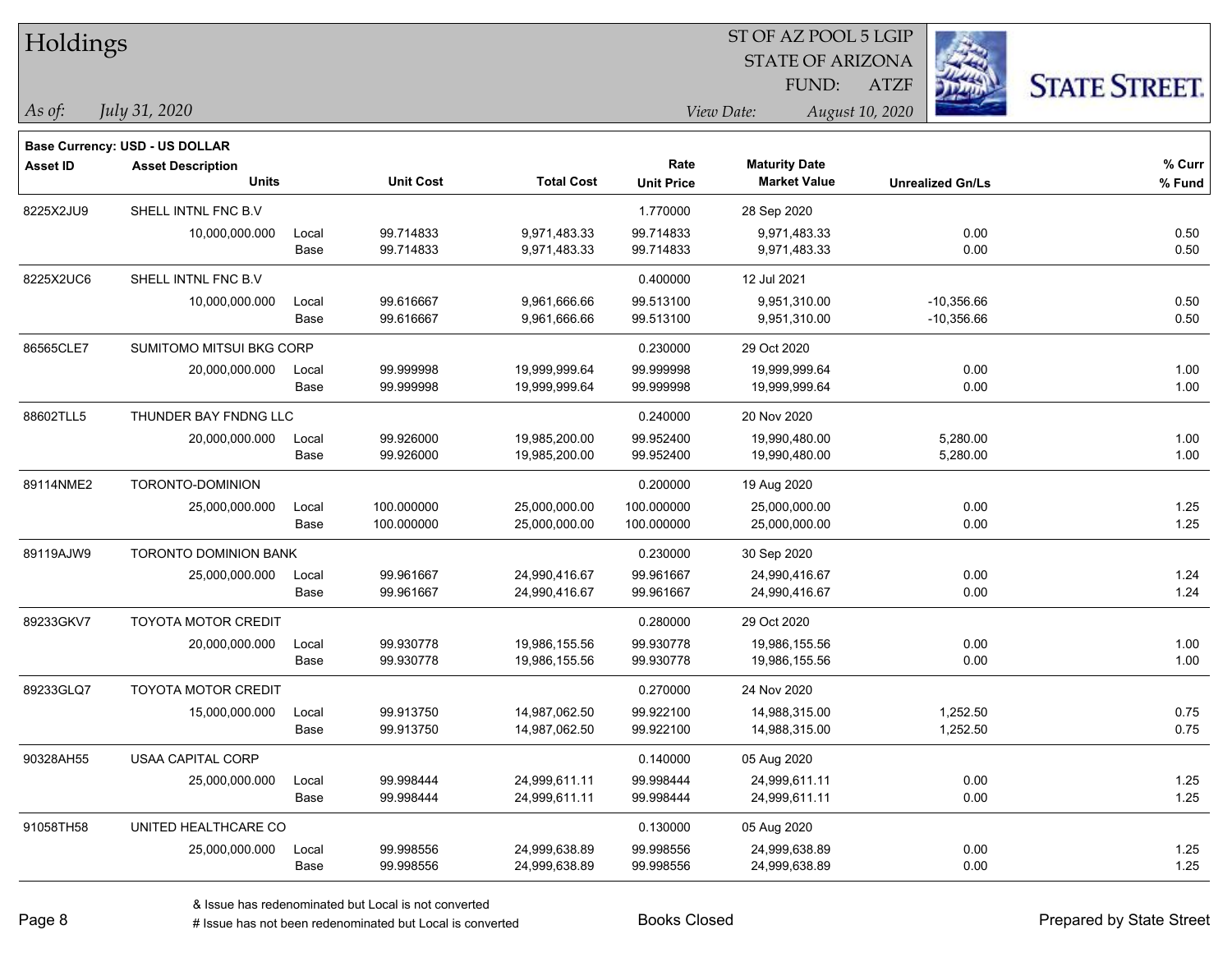| Holdings        |                                       |       |                  |                   | ST OF AZ POOL 5 LGIP |                         |                         |                      |  |
|-----------------|---------------------------------------|-------|------------------|-------------------|----------------------|-------------------------|-------------------------|----------------------|--|
|                 |                                       |       |                  |                   |                      | <b>STATE OF ARIZONA</b> |                         |                      |  |
|                 |                                       |       |                  |                   |                      | FUND:                   | <b>ATZF</b>             | <b>STATE STREET.</b> |  |
| $\vert$ As of:  | July 31, 2020                         |       |                  |                   |                      | View Date:              | August 10, 2020         |                      |  |
|                 | <b>Base Currency: USD - US DOLLAR</b> |       |                  |                   |                      |                         |                         |                      |  |
| <b>Asset ID</b> | <b>Asset Description</b>              |       |                  |                   | Rate                 | <b>Maturity Date</b>    |                         | % Curr               |  |
|                 | <b>Units</b>                          |       | <b>Unit Cost</b> | <b>Total Cost</b> | <b>Unit Price</b>    | <b>Market Value</b>     | <b>Unrealized Gn/Ls</b> | % Fund               |  |
| 91058TH74       | UNITED HEALTHCARE CO                  |       |                  |                   | 0.130000             | 07 Aug 2020             |                         |                      |  |
|                 | 25,000,000.000                        | Local | 99.997833        | 24,999,458.33     | 99.997833            | 24,999,458.33           | 0.00                    | 1.25                 |  |
|                 |                                       | Base  | 99.997833        | 24,999,458.33     | 99.997833            | 24,999,458.33           | 0.00                    | 1.25                 |  |
| 9127962H1       | TREASURY BILL 09/20 0.00000           |       |                  |                   | 0.162500             | 24 Sep 2020             |                         |                      |  |
|                 | 10,000,000.000                        | Local | 99.975625        | 9,997,562.50      | 99.975625            | 9,997,562.50            | 0.00                    | 0.50                 |  |
|                 |                                       | Base  | 99.975625        | 9,997,562.50      | 99.975625            | 9,997,562.50            | 0.00                    | 0.50                 |  |
| 9127962J7       | TREASURY BILL 10/20 0.00000           |       |                  |                   | 0.142500             | 01 Oct 2020             |                         |                      |  |
|                 | 20,000,000.000                        | Local | 99.976278        | 19,995,255.55     | 99.976278            | 19,995,255.55           | 0.00                    | 1.00                 |  |
|                 |                                       | Base  | 99.976278        | 19,995,255.55     | 99.976278            | 19,995,255.55           | 0.00                    | 1.00                 |  |
| 9127963M9       | TREASURY BILL 08/20 0.00000           |       |                  |                   | 0.146200             | 04 Aug 2020             |                         |                      |  |
|                 | 10,000,000.000                        | Local | 99.998782        | 9,999,878.17      | 99.998782            | 9,999,878.17            | 0.00                    | 0.50                 |  |
|                 |                                       | Base  | 99.998782        | 9,999,878.17      | 99.998782            | 9,999,878.17            | 0.00                    | 0.50                 |  |
| 9127963R8       | TREASURY BILL 09/20 0.00000           |       |                  |                   | 0.130000             | 01 Sep 2020             |                         |                      |  |
|                 | 30,000,000.000                        | Local | 99.988375        | 29,996,512.50     | 99.988375            | 29,996,512.50           | 0.00                    | 1.49                 |  |
|                 |                                       | Base  | 99.988375        | 29,996,512.50     | 99.988375            | 29,996,512.50           | 0.00                    | 1.49                 |  |
| 912796TY5       | TREASURY BILL 12/20 0.00000           |       |                  |                   | 0.157500             | 31 Dec 2020             |                         |                      |  |
|                 | 10,000,000.000                        | Local | 99.933500        | 9,993,350.00      | 99.955500            | 9,995,550.00            | 2,200.00                | 0.50                 |  |
|                 |                                       | Base  | 99.933500        | 9,993,350.00      | 99.955500            | 9,995,550.00            | 2,200.00                | 0.50                 |  |
| 912796XE4       | TREASURY BILL 02/21 0.00000           |       |                  |                   | 0.171000             | 25 Feb 2021             |                         |                      |  |
|                 | 10,000,000.000                        | Local | 99.901200        | 9,990,120.00      | 99.935900            | 9,993,590.00            | 3,470.00                | 0.50                 |  |
|                 |                                       | Base  | 99.901200        | 9,990,120.00      | 99.935900            | 9,993,590.00            | 3,470.00                | 0.50                 |  |
| 912796XH7       | TREASURY BILL 09/20 0.00000           |       |                  |                   | 0.125000             | 03 Sep 2020             |                         |                      |  |
|                 | 10,000,000.000                        | Local | 99.988542        | 9,998,854.17      | 99.988542            | 9.998.854.17            | 0.00                    | 0.50                 |  |
|                 |                                       | Base  | 99.988542        | 9,998,854.17      | 99.988542            | 9,998,854.17            | 0.00                    | 0.50                 |  |
| 92646KK27       | <b>VICTORY RECEIVABLES</b>            |       |                  |                   | 0.240000             | 02 Oct 2020             |                         |                      |  |
|                 | 20,000,000.000                        | Local | 99.958667        | 19,991,733.33     | 99.958667            | 19,991,733.33           | 0.00                    | 1.00                 |  |
|                 |                                       | Base  | 99.958667        | 19,991,733.33     | 99.958667            | 19,991,733.33           | 0.00                    | 1.00                 |  |
| 927YHY004       | RBC CAPITAL MARKETS REPO 04/16 VAR    |       |                  |                   | 0.060000             | 03 Aug 2020             |                         |                      |  |
|                 | 75,000,000.000                        | Local | 100.000000       | 75,000,000.00     | 100.000000           | 75,000,000.00           | 0.00                    | 3.74                 |  |
|                 |                                       | Base  | 100.000000       | 75,000,000.00     | 100.000000           | 75,000,000.00           | 0.00                    | 3.74                 |  |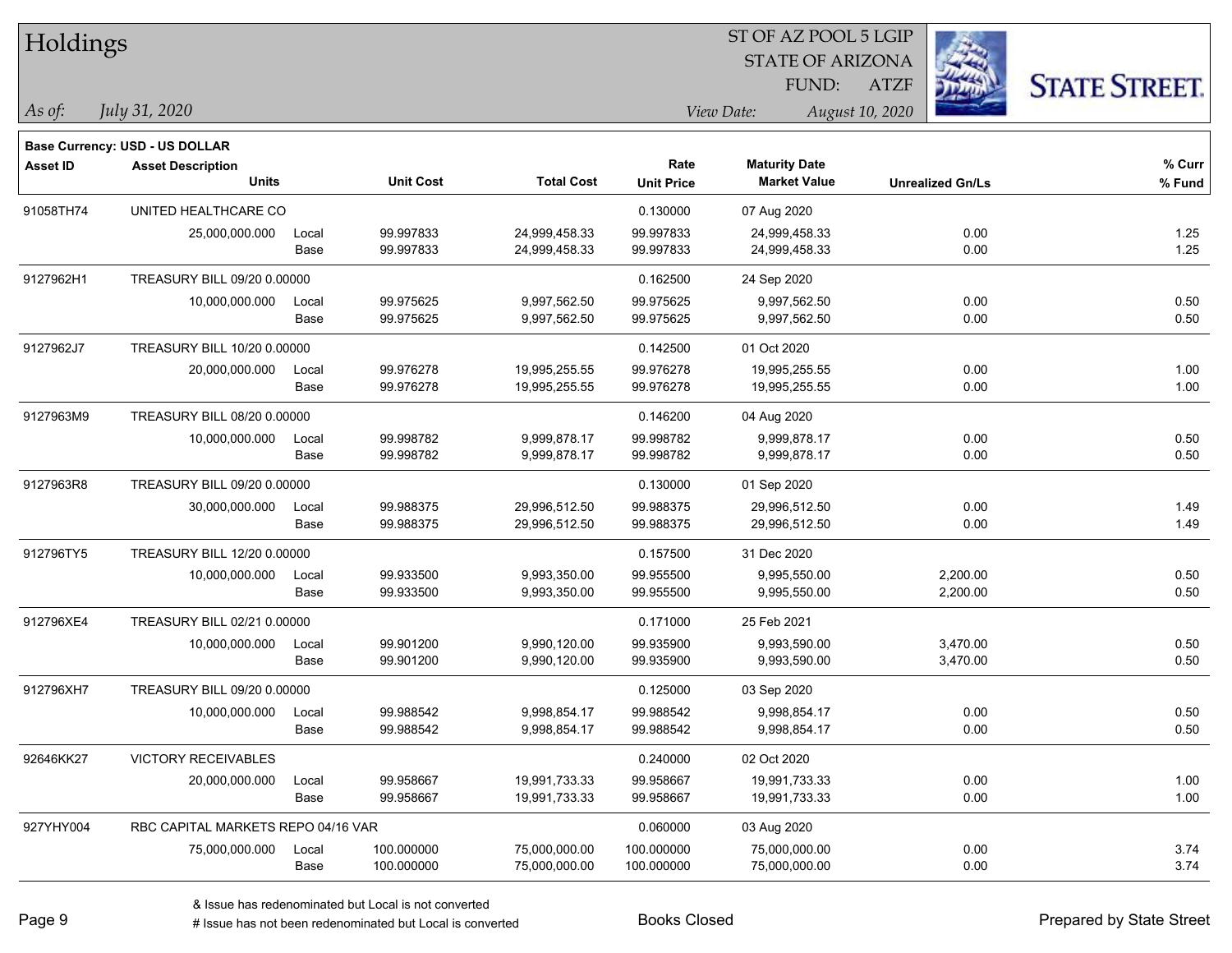| <b>STATE OF ARIZONA</b><br><b>STATE STREET.</b><br>FUND:<br><b>ATZF</b><br>August 10, 2020<br>As of:<br>July 31, 2020<br>View Date:<br><b>Base Currency: USD - US DOLLAR</b><br>Rate<br><b>Maturity Date</b><br><b>Asset ID</b><br><b>Asset Description</b><br><b>Unit Cost</b><br><b>Total Cost</b><br><b>Units</b><br><b>Market Value</b><br><b>Unit Price</b><br><b>Unrealized Gn/Ls</b><br>930ABD003<br>FIDELITY INVESTMENTS MONEY<br>0.000000<br>03 Aug 2020<br>50,022,888.930<br>100.000000<br>50,022,888.93<br>100.000000<br>0.00<br>2.49<br>Local<br>50,022,888.93<br>2.49<br>Base<br>100.000000<br>50,022,888.93<br>100.000000<br>50,022,888.93<br>0.00<br>JP MORGAN MONEY MARKET<br>966VMM002<br>0.000000<br>03 Aug 2020<br>0.00<br>2.49<br>100.000000<br>50,020,896.31<br>100.000000<br>50,020,896.310<br>Local<br>50,020,896.31<br>Base<br>100.000000<br>100.000000<br>50,020,896.31<br>0.00<br>2.49<br>50,020,896.31<br>979QRC005<br><b>BANK OF AMERICA REPO</b><br>0.070000<br>03 Aug 2020<br>100.000000<br>0.00<br>2.53<br>50,737,994.200<br>50,737,994.20<br>100.000000<br>50,737,994.20<br>Local<br>2.53<br>100.000000<br>100.000000<br>0.00<br>Base<br>50,737,994.20<br>50,737,994.20<br><b>US DOLLAR Total</b><br>1,582,135,331.720<br>1,581,526,980.36<br>164, 158.37<br>78.77<br>Local<br>1,581,691,138.73<br>78.77<br>1,581,526,980.36<br>164, 158.37<br>Base<br>1,581,691,138.73<br><b>CASH EQUIVALENT Total</b><br>1,582,135,331.720<br>Base<br>1,581,526,980.36<br>164,158.37<br>78.77<br>1,581,691,138.73<br><b>FIXED INCOME</b><br><b>US DOLLAR</b><br>Exchange Rate:<br>1.000000<br>14315XAA6<br>CARMAX AUTO OWNER TRUST CARMX 2020 1 A1<br>1.776130<br>15 Jan 2021<br>759.31<br>1,238,888.210<br>100.000000<br>1,238,888.21<br>100.061290<br>1,239,647.52<br>0.06<br>Local<br>0.06<br>Original Face:<br>10,000,000.000<br>Base<br>100.000000<br>1,238,888.21<br>100.061290<br>1,239,647.52<br>759.31<br>3130AJPV5<br>FEDERAL HOME LOAN BANK BONDS 12/20 VAR<br>0.220000<br>11 Dec 2020<br>15,000,000.000<br>15,000,000.00<br>99.999111<br>14,999,866.65<br>$-133.35$<br>0.75<br>100.000000<br>Local<br>Base<br>100.000000<br>15,000,000.00<br>99.999111<br>14,999,866.65<br>$-133.35$<br>0.75<br>3130AJR27<br>0.195000<br>FEDERAL HOME LOAN BANK BONDS 10/20 VAR<br>19 Oct 2020<br>$-539.10$<br>0.75<br>15,000,000.000<br>100.000000<br>15,000,000.00<br>99.996406<br>14,999,460.90<br>Local<br>$-539.10$<br>Base<br>99.996406<br>100.000000<br>15,000,000.00<br>14,999,460.90<br>313396M91<br>FREDDIE MAC DISCOUNT NT DISCOUNT NOT 11/20 0.00000<br>02 Nov 2020<br>99.977250<br>0.75<br>15,000,000.000<br>99.961250<br>14,994,187.50<br>14,996,587.50<br>2,400.00<br>Local<br>99.977250<br>2,400.00<br>Base<br>99.961250<br>14,994,187.50<br>14,996,587.50 | Holdings |  |  | ST OF AZ POOL 5 LGIP |  |  |        |  |  |
|------------------------------------------------------------------------------------------------------------------------------------------------------------------------------------------------------------------------------------------------------------------------------------------------------------------------------------------------------------------------------------------------------------------------------------------------------------------------------------------------------------------------------------------------------------------------------------------------------------------------------------------------------------------------------------------------------------------------------------------------------------------------------------------------------------------------------------------------------------------------------------------------------------------------------------------------------------------------------------------------------------------------------------------------------------------------------------------------------------------------------------------------------------------------------------------------------------------------------------------------------------------------------------------------------------------------------------------------------------------------------------------------------------------------------------------------------------------------------------------------------------------------------------------------------------------------------------------------------------------------------------------------------------------------------------------------------------------------------------------------------------------------------------------------------------------------------------------------------------------------------------------------------------------------------------------------------------------------------------------------------------------------------------------------------------------------------------------------------------------------------------------------------------------------------------------------------------------------------------------------------------------------------------------------------------------------------------------------------------------------------------------------------------------------------------------------------------------------------------------------------------------------------------------------------------------------------------------------------------------------------------------------------------------------------------------------------------------------------------------------------------------------------------------|----------|--|--|----------------------|--|--|--------|--|--|
|                                                                                                                                                                                                                                                                                                                                                                                                                                                                                                                                                                                                                                                                                                                                                                                                                                                                                                                                                                                                                                                                                                                                                                                                                                                                                                                                                                                                                                                                                                                                                                                                                                                                                                                                                                                                                                                                                                                                                                                                                                                                                                                                                                                                                                                                                                                                                                                                                                                                                                                                                                                                                                                                                                                                                                                          |          |  |  |                      |  |  |        |  |  |
|                                                                                                                                                                                                                                                                                                                                                                                                                                                                                                                                                                                                                                                                                                                                                                                                                                                                                                                                                                                                                                                                                                                                                                                                                                                                                                                                                                                                                                                                                                                                                                                                                                                                                                                                                                                                                                                                                                                                                                                                                                                                                                                                                                                                                                                                                                                                                                                                                                                                                                                                                                                                                                                                                                                                                                                          |          |  |  |                      |  |  |        |  |  |
|                                                                                                                                                                                                                                                                                                                                                                                                                                                                                                                                                                                                                                                                                                                                                                                                                                                                                                                                                                                                                                                                                                                                                                                                                                                                                                                                                                                                                                                                                                                                                                                                                                                                                                                                                                                                                                                                                                                                                                                                                                                                                                                                                                                                                                                                                                                                                                                                                                                                                                                                                                                                                                                                                                                                                                                          |          |  |  |                      |  |  |        |  |  |
|                                                                                                                                                                                                                                                                                                                                                                                                                                                                                                                                                                                                                                                                                                                                                                                                                                                                                                                                                                                                                                                                                                                                                                                                                                                                                                                                                                                                                                                                                                                                                                                                                                                                                                                                                                                                                                                                                                                                                                                                                                                                                                                                                                                                                                                                                                                                                                                                                                                                                                                                                                                                                                                                                                                                                                                          |          |  |  |                      |  |  |        |  |  |
|                                                                                                                                                                                                                                                                                                                                                                                                                                                                                                                                                                                                                                                                                                                                                                                                                                                                                                                                                                                                                                                                                                                                                                                                                                                                                                                                                                                                                                                                                                                                                                                                                                                                                                                                                                                                                                                                                                                                                                                                                                                                                                                                                                                                                                                                                                                                                                                                                                                                                                                                                                                                                                                                                                                                                                                          |          |  |  |                      |  |  | % Curr |  |  |
|                                                                                                                                                                                                                                                                                                                                                                                                                                                                                                                                                                                                                                                                                                                                                                                                                                                                                                                                                                                                                                                                                                                                                                                                                                                                                                                                                                                                                                                                                                                                                                                                                                                                                                                                                                                                                                                                                                                                                                                                                                                                                                                                                                                                                                                                                                                                                                                                                                                                                                                                                                                                                                                                                                                                                                                          |          |  |  |                      |  |  | % Fund |  |  |
|                                                                                                                                                                                                                                                                                                                                                                                                                                                                                                                                                                                                                                                                                                                                                                                                                                                                                                                                                                                                                                                                                                                                                                                                                                                                                                                                                                                                                                                                                                                                                                                                                                                                                                                                                                                                                                                                                                                                                                                                                                                                                                                                                                                                                                                                                                                                                                                                                                                                                                                                                                                                                                                                                                                                                                                          |          |  |  |                      |  |  |        |  |  |
|                                                                                                                                                                                                                                                                                                                                                                                                                                                                                                                                                                                                                                                                                                                                                                                                                                                                                                                                                                                                                                                                                                                                                                                                                                                                                                                                                                                                                                                                                                                                                                                                                                                                                                                                                                                                                                                                                                                                                                                                                                                                                                                                                                                                                                                                                                                                                                                                                                                                                                                                                                                                                                                                                                                                                                                          |          |  |  |                      |  |  |        |  |  |
|                                                                                                                                                                                                                                                                                                                                                                                                                                                                                                                                                                                                                                                                                                                                                                                                                                                                                                                                                                                                                                                                                                                                                                                                                                                                                                                                                                                                                                                                                                                                                                                                                                                                                                                                                                                                                                                                                                                                                                                                                                                                                                                                                                                                                                                                                                                                                                                                                                                                                                                                                                                                                                                                                                                                                                                          |          |  |  |                      |  |  |        |  |  |
|                                                                                                                                                                                                                                                                                                                                                                                                                                                                                                                                                                                                                                                                                                                                                                                                                                                                                                                                                                                                                                                                                                                                                                                                                                                                                                                                                                                                                                                                                                                                                                                                                                                                                                                                                                                                                                                                                                                                                                                                                                                                                                                                                                                                                                                                                                                                                                                                                                                                                                                                                                                                                                                                                                                                                                                          |          |  |  |                      |  |  |        |  |  |
|                                                                                                                                                                                                                                                                                                                                                                                                                                                                                                                                                                                                                                                                                                                                                                                                                                                                                                                                                                                                                                                                                                                                                                                                                                                                                                                                                                                                                                                                                                                                                                                                                                                                                                                                                                                                                                                                                                                                                                                                                                                                                                                                                                                                                                                                                                                                                                                                                                                                                                                                                                                                                                                                                                                                                                                          |          |  |  |                      |  |  |        |  |  |
|                                                                                                                                                                                                                                                                                                                                                                                                                                                                                                                                                                                                                                                                                                                                                                                                                                                                                                                                                                                                                                                                                                                                                                                                                                                                                                                                                                                                                                                                                                                                                                                                                                                                                                                                                                                                                                                                                                                                                                                                                                                                                                                                                                                                                                                                                                                                                                                                                                                                                                                                                                                                                                                                                                                                                                                          |          |  |  |                      |  |  |        |  |  |
|                                                                                                                                                                                                                                                                                                                                                                                                                                                                                                                                                                                                                                                                                                                                                                                                                                                                                                                                                                                                                                                                                                                                                                                                                                                                                                                                                                                                                                                                                                                                                                                                                                                                                                                                                                                                                                                                                                                                                                                                                                                                                                                                                                                                                                                                                                                                                                                                                                                                                                                                                                                                                                                                                                                                                                                          |          |  |  |                      |  |  |        |  |  |
|                                                                                                                                                                                                                                                                                                                                                                                                                                                                                                                                                                                                                                                                                                                                                                                                                                                                                                                                                                                                                                                                                                                                                                                                                                                                                                                                                                                                                                                                                                                                                                                                                                                                                                                                                                                                                                                                                                                                                                                                                                                                                                                                                                                                                                                                                                                                                                                                                                                                                                                                                                                                                                                                                                                                                                                          |          |  |  |                      |  |  |        |  |  |
|                                                                                                                                                                                                                                                                                                                                                                                                                                                                                                                                                                                                                                                                                                                                                                                                                                                                                                                                                                                                                                                                                                                                                                                                                                                                                                                                                                                                                                                                                                                                                                                                                                                                                                                                                                                                                                                                                                                                                                                                                                                                                                                                                                                                                                                                                                                                                                                                                                                                                                                                                                                                                                                                                                                                                                                          |          |  |  |                      |  |  |        |  |  |
|                                                                                                                                                                                                                                                                                                                                                                                                                                                                                                                                                                                                                                                                                                                                                                                                                                                                                                                                                                                                                                                                                                                                                                                                                                                                                                                                                                                                                                                                                                                                                                                                                                                                                                                                                                                                                                                                                                                                                                                                                                                                                                                                                                                                                                                                                                                                                                                                                                                                                                                                                                                                                                                                                                                                                                                          |          |  |  |                      |  |  |        |  |  |
|                                                                                                                                                                                                                                                                                                                                                                                                                                                                                                                                                                                                                                                                                                                                                                                                                                                                                                                                                                                                                                                                                                                                                                                                                                                                                                                                                                                                                                                                                                                                                                                                                                                                                                                                                                                                                                                                                                                                                                                                                                                                                                                                                                                                                                                                                                                                                                                                                                                                                                                                                                                                                                                                                                                                                                                          |          |  |  |                      |  |  |        |  |  |
|                                                                                                                                                                                                                                                                                                                                                                                                                                                                                                                                                                                                                                                                                                                                                                                                                                                                                                                                                                                                                                                                                                                                                                                                                                                                                                                                                                                                                                                                                                                                                                                                                                                                                                                                                                                                                                                                                                                                                                                                                                                                                                                                                                                                                                                                                                                                                                                                                                                                                                                                                                                                                                                                                                                                                                                          |          |  |  |                      |  |  |        |  |  |
|                                                                                                                                                                                                                                                                                                                                                                                                                                                                                                                                                                                                                                                                                                                                                                                                                                                                                                                                                                                                                                                                                                                                                                                                                                                                                                                                                                                                                                                                                                                                                                                                                                                                                                                                                                                                                                                                                                                                                                                                                                                                                                                                                                                                                                                                                                                                                                                                                                                                                                                                                                                                                                                                                                                                                                                          |          |  |  |                      |  |  |        |  |  |
|                                                                                                                                                                                                                                                                                                                                                                                                                                                                                                                                                                                                                                                                                                                                                                                                                                                                                                                                                                                                                                                                                                                                                                                                                                                                                                                                                                                                                                                                                                                                                                                                                                                                                                                                                                                                                                                                                                                                                                                                                                                                                                                                                                                                                                                                                                                                                                                                                                                                                                                                                                                                                                                                                                                                                                                          |          |  |  |                      |  |  |        |  |  |
|                                                                                                                                                                                                                                                                                                                                                                                                                                                                                                                                                                                                                                                                                                                                                                                                                                                                                                                                                                                                                                                                                                                                                                                                                                                                                                                                                                                                                                                                                                                                                                                                                                                                                                                                                                                                                                                                                                                                                                                                                                                                                                                                                                                                                                                                                                                                                                                                                                                                                                                                                                                                                                                                                                                                                                                          |          |  |  |                      |  |  |        |  |  |
|                                                                                                                                                                                                                                                                                                                                                                                                                                                                                                                                                                                                                                                                                                                                                                                                                                                                                                                                                                                                                                                                                                                                                                                                                                                                                                                                                                                                                                                                                                                                                                                                                                                                                                                                                                                                                                                                                                                                                                                                                                                                                                                                                                                                                                                                                                                                                                                                                                                                                                                                                                                                                                                                                                                                                                                          |          |  |  |                      |  |  |        |  |  |
|                                                                                                                                                                                                                                                                                                                                                                                                                                                                                                                                                                                                                                                                                                                                                                                                                                                                                                                                                                                                                                                                                                                                                                                                                                                                                                                                                                                                                                                                                                                                                                                                                                                                                                                                                                                                                                                                                                                                                                                                                                                                                                                                                                                                                                                                                                                                                                                                                                                                                                                                                                                                                                                                                                                                                                                          |          |  |  |                      |  |  |        |  |  |
|                                                                                                                                                                                                                                                                                                                                                                                                                                                                                                                                                                                                                                                                                                                                                                                                                                                                                                                                                                                                                                                                                                                                                                                                                                                                                                                                                                                                                                                                                                                                                                                                                                                                                                                                                                                                                                                                                                                                                                                                                                                                                                                                                                                                                                                                                                                                                                                                                                                                                                                                                                                                                                                                                                                                                                                          |          |  |  |                      |  |  |        |  |  |
|                                                                                                                                                                                                                                                                                                                                                                                                                                                                                                                                                                                                                                                                                                                                                                                                                                                                                                                                                                                                                                                                                                                                                                                                                                                                                                                                                                                                                                                                                                                                                                                                                                                                                                                                                                                                                                                                                                                                                                                                                                                                                                                                                                                                                                                                                                                                                                                                                                                                                                                                                                                                                                                                                                                                                                                          |          |  |  |                      |  |  |        |  |  |
|                                                                                                                                                                                                                                                                                                                                                                                                                                                                                                                                                                                                                                                                                                                                                                                                                                                                                                                                                                                                                                                                                                                                                                                                                                                                                                                                                                                                                                                                                                                                                                                                                                                                                                                                                                                                                                                                                                                                                                                                                                                                                                                                                                                                                                                                                                                                                                                                                                                                                                                                                                                                                                                                                                                                                                                          |          |  |  |                      |  |  |        |  |  |
|                                                                                                                                                                                                                                                                                                                                                                                                                                                                                                                                                                                                                                                                                                                                                                                                                                                                                                                                                                                                                                                                                                                                                                                                                                                                                                                                                                                                                                                                                                                                                                                                                                                                                                                                                                                                                                                                                                                                                                                                                                                                                                                                                                                                                                                                                                                                                                                                                                                                                                                                                                                                                                                                                                                                                                                          |          |  |  |                      |  |  |        |  |  |
|                                                                                                                                                                                                                                                                                                                                                                                                                                                                                                                                                                                                                                                                                                                                                                                                                                                                                                                                                                                                                                                                                                                                                                                                                                                                                                                                                                                                                                                                                                                                                                                                                                                                                                                                                                                                                                                                                                                                                                                                                                                                                                                                                                                                                                                                                                                                                                                                                                                                                                                                                                                                                                                                                                                                                                                          |          |  |  |                      |  |  |        |  |  |
|                                                                                                                                                                                                                                                                                                                                                                                                                                                                                                                                                                                                                                                                                                                                                                                                                                                                                                                                                                                                                                                                                                                                                                                                                                                                                                                                                                                                                                                                                                                                                                                                                                                                                                                                                                                                                                                                                                                                                                                                                                                                                                                                                                                                                                                                                                                                                                                                                                                                                                                                                                                                                                                                                                                                                                                          |          |  |  |                      |  |  |        |  |  |
|                                                                                                                                                                                                                                                                                                                                                                                                                                                                                                                                                                                                                                                                                                                                                                                                                                                                                                                                                                                                                                                                                                                                                                                                                                                                                                                                                                                                                                                                                                                                                                                                                                                                                                                                                                                                                                                                                                                                                                                                                                                                                                                                                                                                                                                                                                                                                                                                                                                                                                                                                                                                                                                                                                                                                                                          |          |  |  |                      |  |  |        |  |  |
|                                                                                                                                                                                                                                                                                                                                                                                                                                                                                                                                                                                                                                                                                                                                                                                                                                                                                                                                                                                                                                                                                                                                                                                                                                                                                                                                                                                                                                                                                                                                                                                                                                                                                                                                                                                                                                                                                                                                                                                                                                                                                                                                                                                                                                                                                                                                                                                                                                                                                                                                                                                                                                                                                                                                                                                          |          |  |  |                      |  |  | 0.75   |  |  |
|                                                                                                                                                                                                                                                                                                                                                                                                                                                                                                                                                                                                                                                                                                                                                                                                                                                                                                                                                                                                                                                                                                                                                                                                                                                                                                                                                                                                                                                                                                                                                                                                                                                                                                                                                                                                                                                                                                                                                                                                                                                                                                                                                                                                                                                                                                                                                                                                                                                                                                                                                                                                                                                                                                                                                                                          |          |  |  |                      |  |  |        |  |  |
|                                                                                                                                                                                                                                                                                                                                                                                                                                                                                                                                                                                                                                                                                                                                                                                                                                                                                                                                                                                                                                                                                                                                                                                                                                                                                                                                                                                                                                                                                                                                                                                                                                                                                                                                                                                                                                                                                                                                                                                                                                                                                                                                                                                                                                                                                                                                                                                                                                                                                                                                                                                                                                                                                                                                                                                          |          |  |  |                      |  |  |        |  |  |
|                                                                                                                                                                                                                                                                                                                                                                                                                                                                                                                                                                                                                                                                                                                                                                                                                                                                                                                                                                                                                                                                                                                                                                                                                                                                                                                                                                                                                                                                                                                                                                                                                                                                                                                                                                                                                                                                                                                                                                                                                                                                                                                                                                                                                                                                                                                                                                                                                                                                                                                                                                                                                                                                                                                                                                                          |          |  |  |                      |  |  | 0.75   |  |  |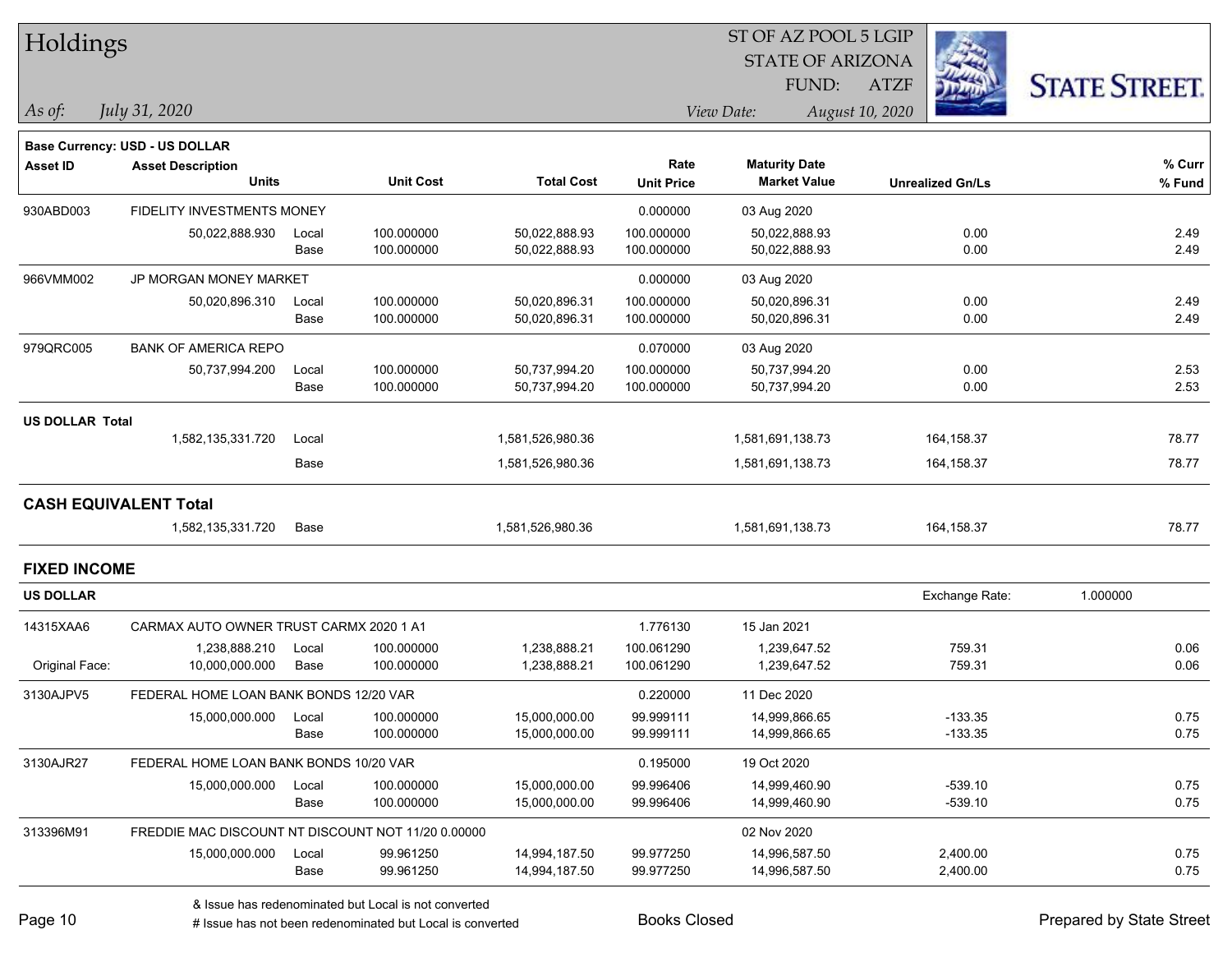| Holdings        |                                                    |       |                  |                   |                   | ST OF AZ POOL 5 LGIP    |                         |                      |
|-----------------|----------------------------------------------------|-------|------------------|-------------------|-------------------|-------------------------|-------------------------|----------------------|
|                 |                                                    |       |                  |                   |                   | <b>STATE OF ARIZONA</b> |                         |                      |
|                 |                                                    |       |                  |                   |                   | FUND:                   | <b>ATZF</b>             | <b>STATE STREET.</b> |
| As of:          | July 31, 2020                                      |       |                  |                   |                   | View Date:              | August 10, 2020         |                      |
|                 | Base Currency: USD - US DOLLAR                     |       |                  |                   |                   |                         |                         |                      |
| <b>Asset ID</b> | <b>Asset Description</b>                           |       |                  |                   | Rate              | <b>Maturity Date</b>    |                         | % Curr               |
|                 | <b>Units</b>                                       |       | <b>Unit Cost</b> | <b>Total Cost</b> | <b>Unit Price</b> | <b>Market Value</b>     | <b>Unrealized Gn/Ls</b> | % Fund               |
| 36259KAA5       | GM FINANCIAL AUTOMOBILE LEASIN GMALT 2020 1 A1     |       |                  |                   | 1.634930          | 22 Feb 2021             |                         |                      |
|                 | 3,764,294.580                                      | Local | 100.000000       | 3,764,294.58      | 100.109110        | 3,768,401.80            | 4,107.22                | 0.19                 |
| Original Face:  | 12,500,000.000                                     | Base  | 100.000000       | 3,764,294.58      | 100.109110        | 3,768,401.80            | 4,107.22                | 0.19                 |
| 39154TBA5       | GREAT AMERICA LEASING RECEIVAB GALC 2020 1 A1 144A |       |                  |                   | 1.691300          | 15 Feb 2021             |                         |                      |
|                 | 1,773,159.000                                      | Local | 100.000000       | 1,773,159.00      | 100.162630        | 1,776,042.69            | 2,883.69                | 0.09                 |
| Original Face:  | 4,250,000.000                                      | Base  | 100.000000       | 1,773,159.00      | 100.162630        | 1,776,042.69            | 2,883.69                | 0.09                 |
| 45818KR20       | IADB DISCOUNT NOTE DISCOUNT NOT 11/20 0.00000      |       |                  |                   |                   | 27 Nov 2020             |                         |                      |
|                 | 20,000,000.000                                     | Local | 99.960667        | 19,992,133.33     | 99.971000         | 19,994,200.00           | 2,066.67                | 1.00                 |
|                 |                                                    | Base  | 99.960667        | 19,992,133.33     | 99.971000         | 19,994,200.00           | 2,066.67                | 1.00                 |
| 459052D37       | IBRD DISCOUNT NOTE DISCOUNT NOT 08/20 0.00000      |       |                  |                   |                   | 24 Aug 2020             |                         |                      |
|                 | 15,000,000.000                                     | Local | 99.989778        | 14,998,466.67     | 99.995917         | 14,999,387.55           | 920.88                  | 0.75                 |
|                 |                                                    | Base  | 99.989778        | 14,998,466.67     | 99.995917         | 14,999,387.55           | 920.88                  | 0.75                 |
| 459052F92       | IBRD DISCOUNT NOTE DISCOUNT NOT 09/20 0.00000      |       |                  |                   |                   | 15 Sep 2020             |                         |                      |
|                 | 15,000,000.000                                     | Local | 99.981250        | 14,997,187.50     | 99.989250         | 14,998,387.50           | 1,200.00                | 0.75                 |
|                 |                                                    | Base  | 99.981250        | 14,997,187.50     | 99.989250         | 14,998,387.50           | 1,200.00                | 0.75                 |
| 9127962G3       | TREASURY BILL 09/20 0.00000                        |       |                  |                   |                   | 17 Sep 2020             |                         |                      |
|                 | 20,000,000.000                                     | Local | 99.977675        | 19,995,535.00     | 99.988125         | 19,997,625.00           | 2,090.00                | 1.00                 |
|                 |                                                    | Base  | 99.977675        | 19,995,535.00     | 99.988125         | 19,997,625.00           | 2,090.00                | 1.00                 |
| 9127962H1       | TREASURY BILL 09/20 0.00000                        |       |                  |                   |                   | 24 Sep 2020             |                         |                      |
|                 | 10,000,000.000                                     | Local | 99.976750        | 9,997,674.97      | 99.985556         | 9,998,555.60            | 880.63                  | 0.50                 |
|                 |                                                    | Base  | 99.976750        | 9,997,674.97      | 99.985556         | 9,998,555.60            | 880.63                  | 0.50                 |
| 9127962J7       | <b>TREASURY BILL 10/20 0.00000</b>                 |       |                  |                   |                   | 01 Oct 2020             |                         |                      |
|                 | 10,000,000.000                                     | Local | 99.972465        | 9,997,246.53      | 99.983611         | 9,998,361.10            | 1,114.57                | 0.50                 |
|                 |                                                    | Base  | 99.972465        | 9,997,246.53      | 99.983611         | 9,998,361.10            | 1,114.57                | 0.50                 |
| 9127962R9       | TREASURY BILL 10/20 0.00000                        |       |                  |                   |                   | 15 Oct 2020             |                         |                      |
|                 | 20,000,000.000                                     | Local | 99.971250        | 19,994,250.05     | 99.979215         | 19,995,843.00           | 1,592.95                | 1.00                 |
|                 |                                                    | Base  | 99.971250        | 19,994,250.05     | 99.979215         | 19,995,843.00           | 1,592.95                | 1.00                 |
| 9127962W8       | TREASURY BILL 06/20 0.00000                        |       |                  |                   |                   | 23 Jun 2020             |                         |                      |
|                 | 0.000                                              | Local | 0.000000         | $-0.07$           | 0.000000          | 0.00                    | 0.07                    | 0.00                 |
|                 |                                                    | Base  | 0.000000         | $-0.07$           | 0.000000          | 0.00                    | 0.07                    | 0.00                 |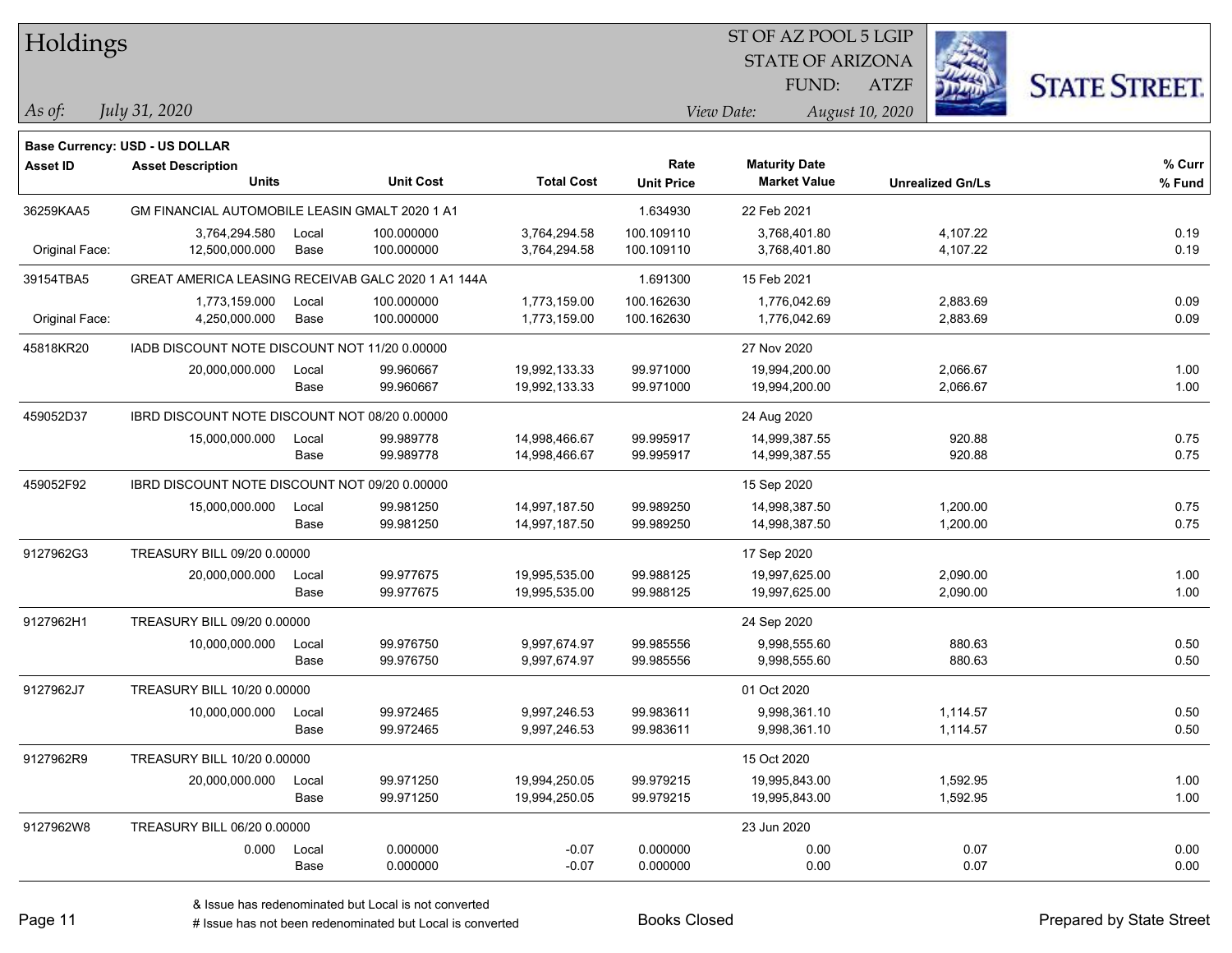| Holdings        |                                |       |                  |                   |                   |                         |                         |                      |
|-----------------|--------------------------------|-------|------------------|-------------------|-------------------|-------------------------|-------------------------|----------------------|
|                 |                                |       |                  |                   |                   | <b>STATE OF ARIZONA</b> |                         |                      |
|                 |                                |       |                  |                   |                   | FUND:                   | <b>ATZF</b>             | <b>STATE STREET.</b> |
| As of:          | July 31, 2020                  |       |                  |                   |                   | View Date:              | August 10, 2020         |                      |
|                 | Base Currency: USD - US DOLLAR |       |                  |                   |                   |                         |                         |                      |
| <b>Asset ID</b> | <b>Asset Description</b>       |       |                  |                   | Rate              | <b>Maturity Date</b>    |                         | % Curr               |
|                 | <b>Units</b>                   |       | <b>Unit Cost</b> | <b>Total Cost</b> | <b>Unit Price</b> | <b>Market Value</b>     | <b>Unrealized Gn/Ls</b> | $%$ Fund             |
| 9127962X6       | TREASURY BILL 06/20 0.00000    |       |                  |                   | 0.010000          | 30 Jun 2020             |                         |                      |
|                 | 0.000                          | Local | 0.000000         | 232.81            | 0.000000          | 0.00                    | $-232.81$               | 0.00                 |
|                 |                                | Base  | 0.000000         | 232.81            | 0.000000          | 0.00                    | $-232.81$               | 0.00                 |
| 9127963B3       | TREASURY BILL 11/20 0.00000    |       |                  |                   |                   | 27 Nov 2020             |                         |                      |
|                 | 10,000,000.000                 | Local | 99.949195        | 9,994,919.46      | 99.966167         | 9,996,616.70            | 1,697.24                | 0.50                 |
|                 |                                | Base  | 99.949195        | 9,994,919.46      | 99.966167         | 9,996,616.70            | 1,697.24                | 0.50                 |
| 9127963F4       | TREASURY BILL 07/20 0.00000    |       |                  |                   |                   | 21 Jul 2020             |                         |                      |
|                 | 0.000                          | Local | 0.000000         | $-0.04$           | 0.000000          | 0.00                    | 0.04                    | 0.00                 |
|                 |                                | Base  | 0.000000         | $-0.04$           | 0.000000          | 0.00                    | 0.04                    | 0.00                 |
| 9127963J6       | TREASURY BILL 12/20 0.00000    |       |                  |                   |                   | 10 Dec 2020             |                         |                      |
|                 | 10,000,000.000                 | Local | 99.936320        | 9,993,631.96      | 99.962375         | 9,996,237.50            | 2,605.54                | 0.50                 |
|                 |                                | Base  | 99.936320        | 9,993,631.96      | 99.962375         | 9,996,237.50            | 2,605.54                | 0.50                 |
| 9127963K3       | TREASURY BILL 12/20 0.00000    |       |                  |                   | 0.010000          | 17 Dec 2020             |                         |                      |
|                 | 10,000,000.000                 | Local | 99.929850        | 9,992,984.97      | 99.960806         | 9,996,080.60            | 3,095.63                | 0.50                 |
|                 |                                | Base  | 99.929850        | 9,992,984.97      | 99.960806         | 9,996,080.60            | 3,095.63                | 0.50                 |
| 9127963M9       | TREASURY BILL 08/20 0.00000    |       |                  |                   |                   | 04 Aug 2020             |                         |                      |
|                 | 20,000,000.000                 | Local | 99.998867        | 19,999,773.33     | 99.999771         | 19,999,954.20           | 180.87                  | 1.00                 |
|                 |                                | Base  | 99.998867        | 19,999,773.33     | 99.999771         | 19,999,954.20           | 180.87                  | 1.00                 |
| 9127963P2       | TREASURY BILL 08/20 0.00000    |       |                  |                   |                   | 18 Aug 2020             |                         |                      |
|                 | 10,000,000.000                 | Local | 99.993176        | 9,999,317.64      | 99.996250         | 9,999,625.00            | 307.36                  | 0.50                 |
|                 |                                | Base  | 99.993176        | 9,999,317.64      | 99.996250         | 9,999,625.00            | 307.36                  | 0.50                 |
| 9127963Q0       | TREASURY BILL 08/20 0.00000    |       |                  |                   |                   | 25 Aug 2020             |                         |                      |
|                 | 10,000,000.000                 | Local | 99.990933        | 9,999,093.33      | 99.994653         | 9,999,465.30            | 371.97                  | 0.50                 |
|                 |                                | Base  | 99.990933        | 9,999,093.33      | 99.994653         | 9,999,465.30            | 371.97                  | 0.50                 |
| 9127963T4       | TREASURY BILL 01/21 0.00000    |       |                  |                   | 0.010000          | 07 Jan 2021             |                         |                      |
|                 | 10,000,000.000                 | Local | 99.928848        | 9,992,884.75      | 99.950937         | 9,995,093.70            | 2,208.95                | 0.50                 |
|                 |                                | Base  | 99.928848        | 9,992,884.75      | 99.950937         | 9,995,093.70            | 2,208.95                | 0.50                 |
| 9127963Z0       | TREASURY BILL 09/20 0.00000    |       |                  |                   | 0.010000          | 22 Sep 2020             |                         |                      |
|                 | 20,000,000.000                 | Local | 99.975348        | 19,995,069.62     | 99.986111         | 19,997,222.20           | 2,152.58                | 1.00                 |
|                 |                                | Base  | 99.975348        | 19,995,069.62     | 99.986111         | 19,997,222.20           | 2,152.58                | 1.00                 |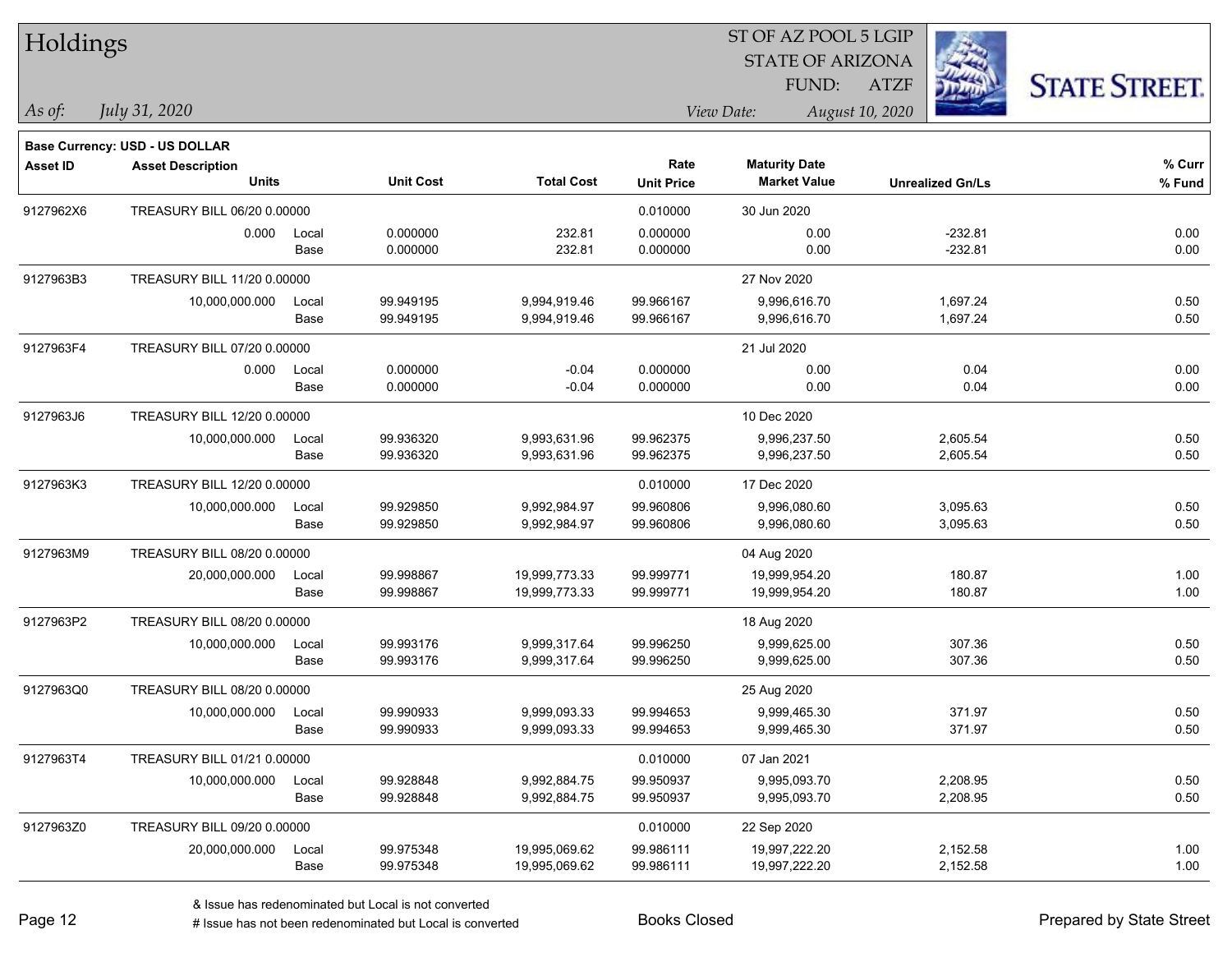| Holdings        |                                |       |                  |                   |                   | ST OF AZ POOL 5 LGIP    |                         |                      |  |
|-----------------|--------------------------------|-------|------------------|-------------------|-------------------|-------------------------|-------------------------|----------------------|--|
|                 |                                |       |                  |                   |                   | <b>STATE OF ARIZONA</b> |                         |                      |  |
|                 |                                |       |                  |                   |                   | <b>FUND:</b>            | <b>ATZF</b>             | <b>STATE STREET.</b> |  |
| $\vert$ As of:  | July 31, 2020                  |       |                  |                   |                   | View Date:              | August 10, 2020         |                      |  |
|                 | Base Currency: USD - US DOLLAR |       |                  |                   |                   |                         |                         |                      |  |
| <b>Asset ID</b> | <b>Asset Description</b>       |       |                  |                   | Rate              | <b>Maturity Date</b>    |                         | % Curr               |  |
|                 | <b>Units</b>                   |       | <b>Unit Cost</b> | <b>Total Cost</b> | <b>Unit Price</b> | <b>Market Value</b>     | <b>Unrealized Gn/Ls</b> | % Fund               |  |
| 9127964A4       | TREASURY BILL 09/20 0.00000    |       |                  |                   | 0.010000          | 29 Sep 2020             |                         |                      |  |
|                 | 20,000,000.000                 | Local | 99.972958        | 19,994,591.66     | 99.984167         | 19,996,833.40           | 2,241.74                | 1.00                 |  |
|                 |                                | Base  | 99.972958        | 19,994,591.66     | 99.984167         | 19,996,833.40           | 2,241.74                | 1.00                 |  |
| 9127964J5       | CASH MGMT BILL 10/20 0.00000   |       |                  |                   |                   | 20 Oct 2020             |                         |                      |  |
|                 | 10,000,000.000                 | Local | 99.965556        | 9,996,555.55      | 99.980500         | 9,998,050.00            | 1,494.45                | 0.50                 |  |
|                 |                                | Base  | 99.965556        | 9,996,555.55      | 99.980500         | 9,998,050.00            | 1,494.45                | 0.50                 |  |
| 9127964Q9       | CASH MGMT BILL 11/20 0.00000   |       |                  |                   |                   | 03 Nov 2020             |                         |                      |  |
|                 | 10,000,000.000                 | Local | 99.955350        | 9,995,535.00      | 99.975722         | 9,997,572.20            | 2,037.20                | 0.50                 |  |
|                 |                                | Base  | 99.955350        | 9,995,535.00      | 99.975722         | 9,997,572.20            | 2,037.20                | 0.50                 |  |
| 9127964R7       | CASH MGMT BILL 11/20 0.00000   |       |                  |                   |                   | 10 Nov 2020             |                         |                      |  |
|                 | 10,000,000.000                 | Local | 99.949500        | 9,994,950.00      | 99.979375         | 9,997,937.50            | 2,987.50                | 0.50                 |  |
|                 |                                | Base  | 99.949500        | 9,994,950.00      | 99.979375         | 9,997,937.50            | 2,987.50                | 0.50                 |  |
| 9127965D7       | CASH MGMT BILL 12/20 0.00000   |       |                  |                   |                   | 22 Dec 2020             |                         |                      |  |
|                 | 10,000,000.000                 | Local | 99.942006        | 9,994,200.55      | 99.960833         | 9,996,083.30            | 1,882.75                | 0.50                 |  |
|                 |                                | Base  | 99.942006        | 9,994,200.55      | 99.960833         | 9,996,083.30            | 1,882.75                | 0.50                 |  |
| 912796TJ8       | TREASURY BILL 09/20 0.00000    |       |                  |                   |                   | 10 Sep 2020             |                         |                      |  |
|                 | 30,000,000.000                 | Local | 99.982556        | 29,994,766.68     | 99.990236         | 29,997,070.80           | 2,304.12                | 1.49                 |  |
|                 |                                | Base  | 99.982556        | 29,994,766.68     | 99.990236         | 29,997,070.80           | 2,304.12                | 1.49                 |  |
| 912796TN9       | TREASURY BILL 10/20 0.00000    |       |                  |                   |                   | 08 Oct 2020             |                         |                      |  |
|                 | 30,000,000.000                 | Local | 99.969872        | 29,990,961.69     | 99.981667         | 29,994,500.10           | 3,538.41                | 1.49                 |  |
|                 |                                | Base  | 99.969872        | 29,990,961.69     | 99.981667         | 29,994,500.10           | 3,538.41                | 1.49                 |  |
| 912796TU3       | TREASURY BILL 12/20 0.00000    |       |                  |                   |                   | 03 Dec 2020             |                         |                      |  |
|                 | 10,000,000.000                 | Local | 99.941445        | 9,994,144.47      | 99.963569         | 9,996,356.90            | 2,212.43                | 0.50                 |  |
|                 |                                | Base  | 99.941445        | 9,994,144.47      | 99.963569         | 9,996,356.90            | 2,212.43                | 0.50                 |  |
| 912796UC1       | TREASURY BILL 01/21 0.00000    |       |                  |                   |                   | 28 Jan 2021             |                         |                      |  |
|                 | 10,000,000.000                 | Local | 99.930000        | 9,992,999.98      | 99.948083         | 9,994,808.30            | 1,808.32                | 0.50                 |  |
|                 |                                | Base  | 99.930000        | 9,992,999.98      | 99.948083         | 9,994,808.30            | 1,808.32                | 0.50                 |  |
| 912796WX3       | TREASURY BILL 07/20 0.00000    |       |                  |                   |                   | 23 Jul 2020             |                         |                      |  |
|                 | 0.000                          | Local | 0.000000         | $-0.03$           | 0.000000          | 0.00                    | 0.03                    | 0.00                 |  |
|                 |                                | Base  | 0.000000         | $-0.03$           | 0.000000          | 0.00                    | 0.03                    | 0.00                 |  |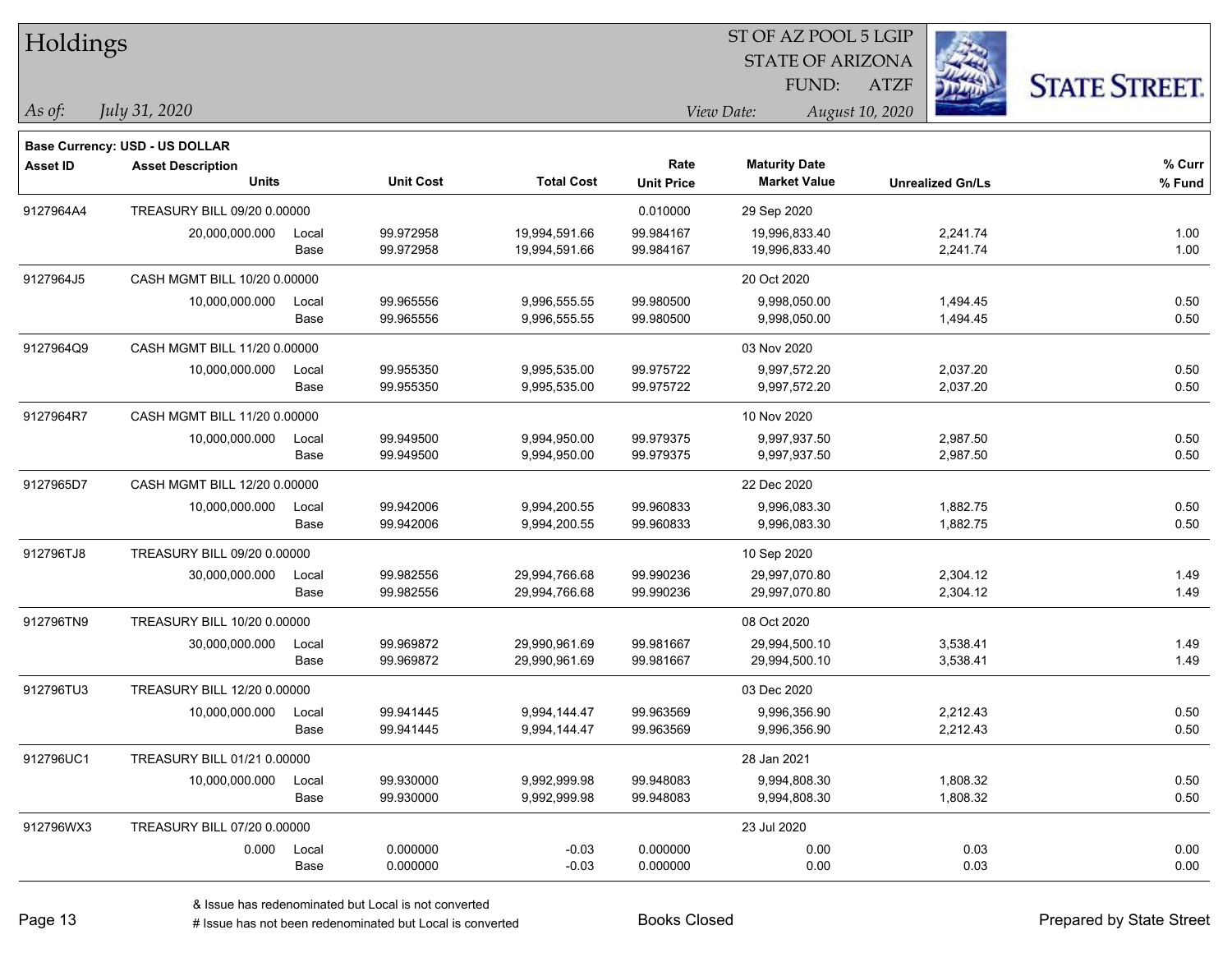| Holdings                  |                                                |       |                  |                   | ST OF AZ POOL 5 LGIP<br><b>STATE OF ARIZONA</b> |                      |                 |                         |                      |
|---------------------------|------------------------------------------------|-------|------------------|-------------------|-------------------------------------------------|----------------------|-----------------|-------------------------|----------------------|
|                           |                                                |       |                  |                   |                                                 |                      |                 |                         |                      |
|                           |                                                |       |                  |                   |                                                 | FUND:                | <b>ATZF</b>     |                         | <b>STATE STREET.</b> |
| As of:                    | July 31, 2020                                  |       |                  |                   |                                                 | View Date:           | August 10, 2020 |                         |                      |
|                           |                                                |       |                  |                   |                                                 |                      |                 |                         |                      |
|                           | Base Currency: USD - US DOLLAR                 |       |                  |                   |                                                 |                      |                 |                         |                      |
| <b>Asset ID</b>           | <b>Asset Description</b>                       |       |                  |                   | Rate                                            | <b>Maturity Date</b> |                 |                         | % Curr               |
|                           | <b>Units</b>                                   |       | <b>Unit Cost</b> | <b>Total Cost</b> | <b>Unit Price</b>                               | <b>Market Value</b>  |                 | <b>Unrealized Gn/Ls</b> | % Fund               |
| 912796WZ8                 | TREASURY BILL 08/20 0.00000                    |       |                  |                   |                                                 | 06 Aug 2020          |                 |                         |                      |
|                           | 10,000,000.000                                 | Local | 99.998465        | 9,999,846.53      | 99.999250                                       | 9,999,925.00         |                 | 78.47                   | 0.50                 |
|                           |                                                | Base  | 99.998465        | 9,999,846.53      | 99.999250                                       | 9,999,925.00         |                 | 78.47                   | 0.50                 |
| 912796XH7                 | TREASURY BILL 09/20 0.00000                    |       |                  |                   |                                                 | 03 Sep 2020          |                 |                         |                      |
|                           | 10,000,000.000                                 | Local | 99.985792        | 9,998,579.15      | 99.991604                                       | 9,999,160.40         |                 | 581.25                  | 0.50                 |
|                           |                                                | Base  | 99.985792        | 9,998,579.15      | 99.991604                                       | 9,999,160.40         |                 | 581.25                  | 0.50                 |
| 98163MAA6                 | WORLD OMNI AUTO RECEIVABLES TR WOART 2020 A A1 |       |                  |                   | 1.049220                                        | 15 Mar 2021          |                 |                         |                      |
|                           | 4,503,591.840                                  | Local | 100.000000       | 4,503,591.84      | 100.052330                                      | 4,505,948.57         |                 | 2,356.73                | 0.22                 |
| Original Face:            | 20,000,000.000                                 | Base  | 100.000000       | 4,503,591.84      | 100.052330                                      | 4,505,948.57         |                 | 2,356.73                | 0.22                 |
| <b>US DOLLAR Total</b>    |                                                |       |                  |                   |                                                 |                      |                 |                         |                      |
|                           | 426,279,933.630                                | Local |                  | 426, 161, 654. 17 |                                                 | 426,216,908.48       |                 | 55,254.31               | 21.23                |
| Original Face:            | 46,750,000.000                                 | Base  |                  | 426, 161, 654. 17 |                                                 | 426,216,908.48       |                 | 55,254.31               | 21.23                |
| <b>FIXED INCOME Total</b> |                                                |       |                  |                   |                                                 |                      |                 |                         |                      |
|                           | 426,279,933.630                                | Base  |                  | 426,161,654.17    |                                                 | 426,216,908.48       |                 | 55,254.31               | 21.23                |
| Original Face:            | 46,750,000.000                                 |       |                  |                   |                                                 |                      |                 |                         |                      |
|                           |                                                |       |                  |                   |                                                 |                      |                 |                         |                      |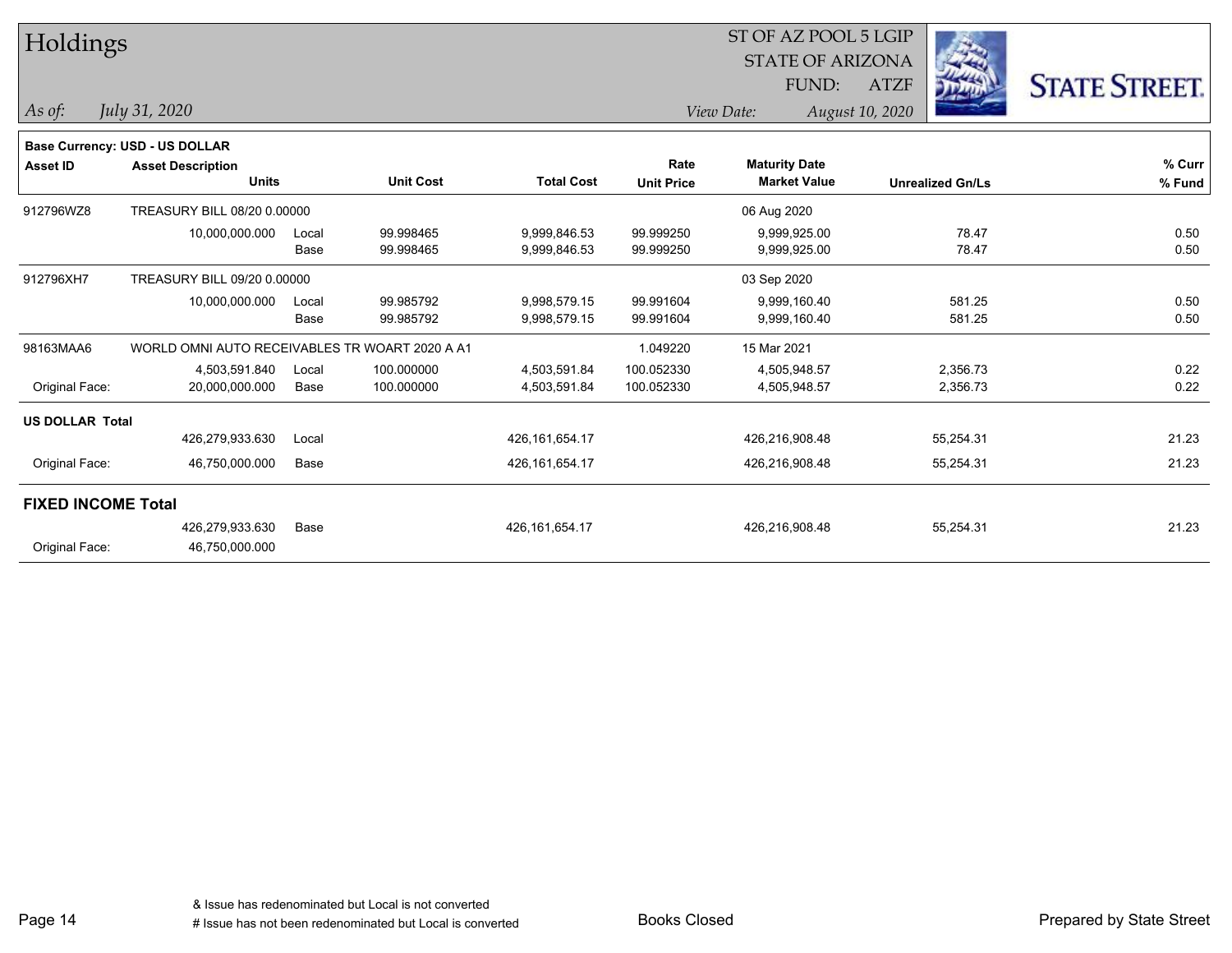| Holdings          |                                          |      |                  |                   | ST OF AZ POOL 5 LGIP<br><b>STATE OF ARIZONA</b><br><b>ATZF</b><br>FUND: |                                             |                 |                         | <b>STATE STREET.</b> |
|-------------------|------------------------------------------|------|------------------|-------------------|-------------------------------------------------------------------------|---------------------------------------------|-----------------|-------------------------|----------------------|
| $ $ As of:        | <i>July 31, 2020</i>                     |      |                  |                   |                                                                         | View Date:                                  | August 10, 2020 |                         |                      |
|                   | <b>Base Currency: USD - US DOLLAR</b>    |      |                  |                   |                                                                         |                                             |                 |                         |                      |
| Asset ID          | <b>Asset Description</b><br><b>Units</b> |      | <b>Unit Cost</b> | <b>Total Cost</b> | Rate<br><b>Unit Price</b>                                               | <b>Maturity Date</b><br><b>Market Value</b> |                 | <b>Unrealized Gn/Ls</b> | % Curr<br>% Fund     |
| <b>FUND Total</b> |                                          |      |                  |                   |                                                                         |                                             |                 |                         |                      |
| Original Face:    | 2,008,436,735.360<br>46,750,000.000      | Base |                  | 2,007,710,104.54  |                                                                         | 2,007,929,517.22                            |                 | 219,412.68              | 100.00               |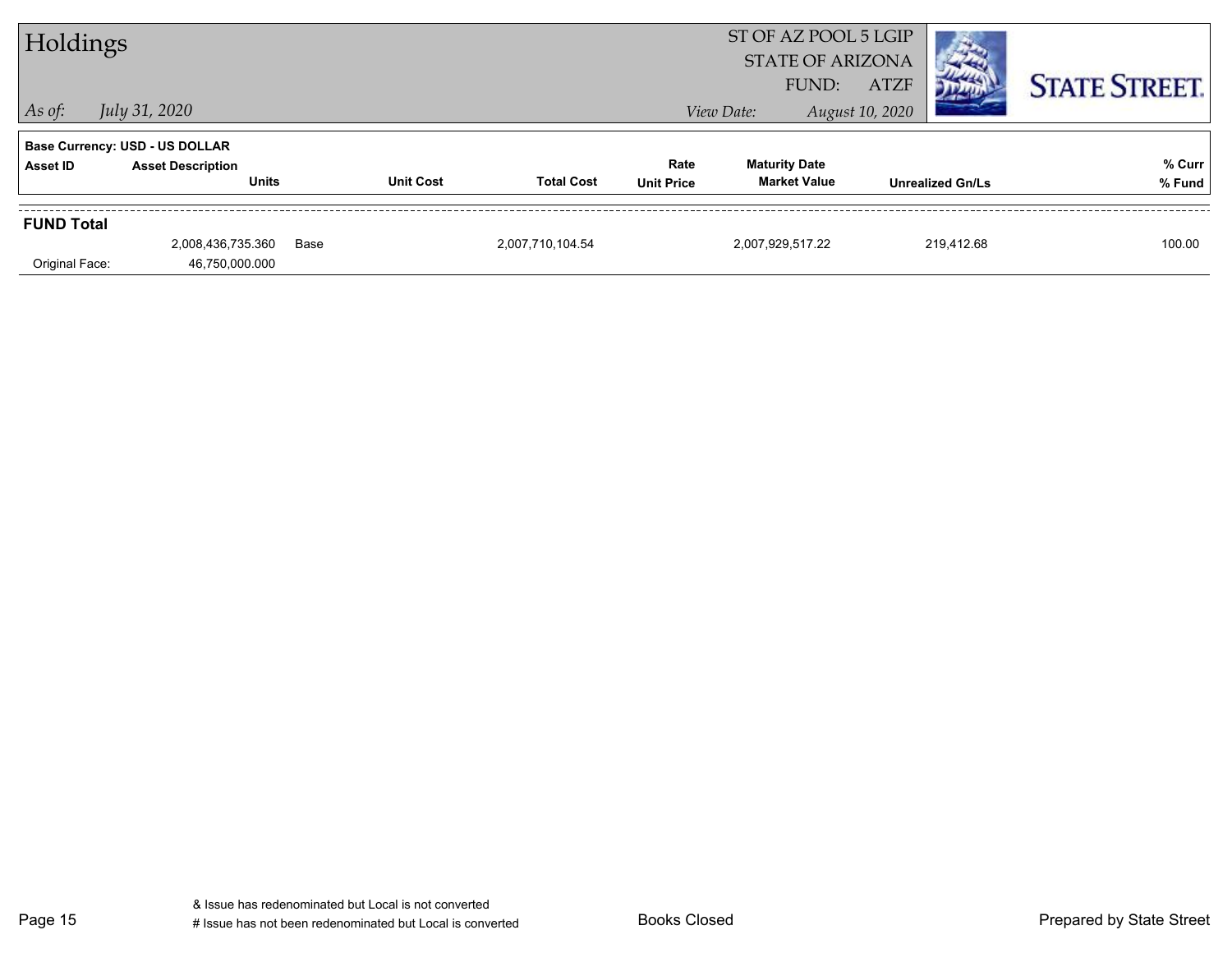## Holdings

## Currency Summary

*As of: July 31, 2020*

## ST OF AZ POOL 5 LGIP STATE OF ARIZONAATZF FUND:



*View Date:August 10, 2020*

| Base Currency: USD - US DOLLAR |  |
|--------------------------------|--|
|--------------------------------|--|

| Dase Currency.OOD - OO DOLLAR |                   |       |                   |                     | % Currency |                         |                          |                           |
|-------------------------------|-------------------|-------|-------------------|---------------------|------------|-------------------------|--------------------------|---------------------------|
|                               | <b>Units</b>      |       | <b>Total Cost</b> | <b>Market Value</b> | % Fund     | <b>Unreal Sec Gn/Ls</b> | <b>Unreal Curr Gn/Ls</b> | <b>Total Unreal Gn/Ls</b> |
| <b>US DOLLAR</b>              |                   |       |                   |                     |            |                         | Exchange Rate:           | 1.000000                  |
| <b>CASH</b>                   |                   |       |                   |                     |            |                         |                          |                           |
|                               | 21,470.010        | Local | 21,470.01         | 21,470.01           | 0.00       | 0.00                    |                          | 0.00                      |
|                               |                   | Base  | 21,470.01         | 21,470.01           | 0.00       | 0.00                    | 0.00                     | 0.00                      |
| <b>CASH EQUIVALENT</b>        |                   |       |                   |                     |            |                         |                          |                           |
|                               | 1,582,135,331.720 | Local | 1,581,526,980.36  | 1,581,691,138.73    | 78.77      | 164, 158.37             |                          | 164, 158.37               |
|                               |                   | Base  | 1,581,526,980.36  | 1,581,691,138.73    | 78.77      | 164, 158.37             | 0.00                     | 164,158.37                |
| <b>FIXED INCOME</b>           |                   |       |                   |                     |            |                         |                          |                           |
|                               | 426,279,933.630   | Local | 426, 161, 654. 17 | 426,216,908.48      | 21.23      | 55,254.31               |                          | 55,254.31                 |
| Original Face:                | 46,750,000.000    | Base  | 426, 161, 654. 17 | 426,216,908.48      | 21.23      | 55,254.31               | 0.00                     | 55,254.31                 |
| <b>US DOLLAR Total</b>        |                   |       |                   |                     |            |                         |                          |                           |
|                               | 2,008,436,735.360 | Local | 2,007,710,104.54  | 2,007,929,517.22    | 100.00     | 219,412.68              |                          | 219,412.68                |
| Original Face:                | 46,750,000.000    | Base  | 2,007,710,104.54  | 2,007,929,517.22    | 100.00     | 219,412.68              | 0.00                     | 219,412.68                |
| <b>FUND Total</b>             |                   |       |                   |                     |            |                         |                          |                           |
|                               | 2,008,436,735.360 | Base  | 2,007,710,104.54  | 2,007,929,517.22    | 100.00     | 219,412.68              | 0.00                     | 219,412.68                |
| Original Face:                | 46,750,000.000    |       |                   |                     |            |                         |                          |                           |
|                               |                   |       |                   |                     |            |                         |                          |                           |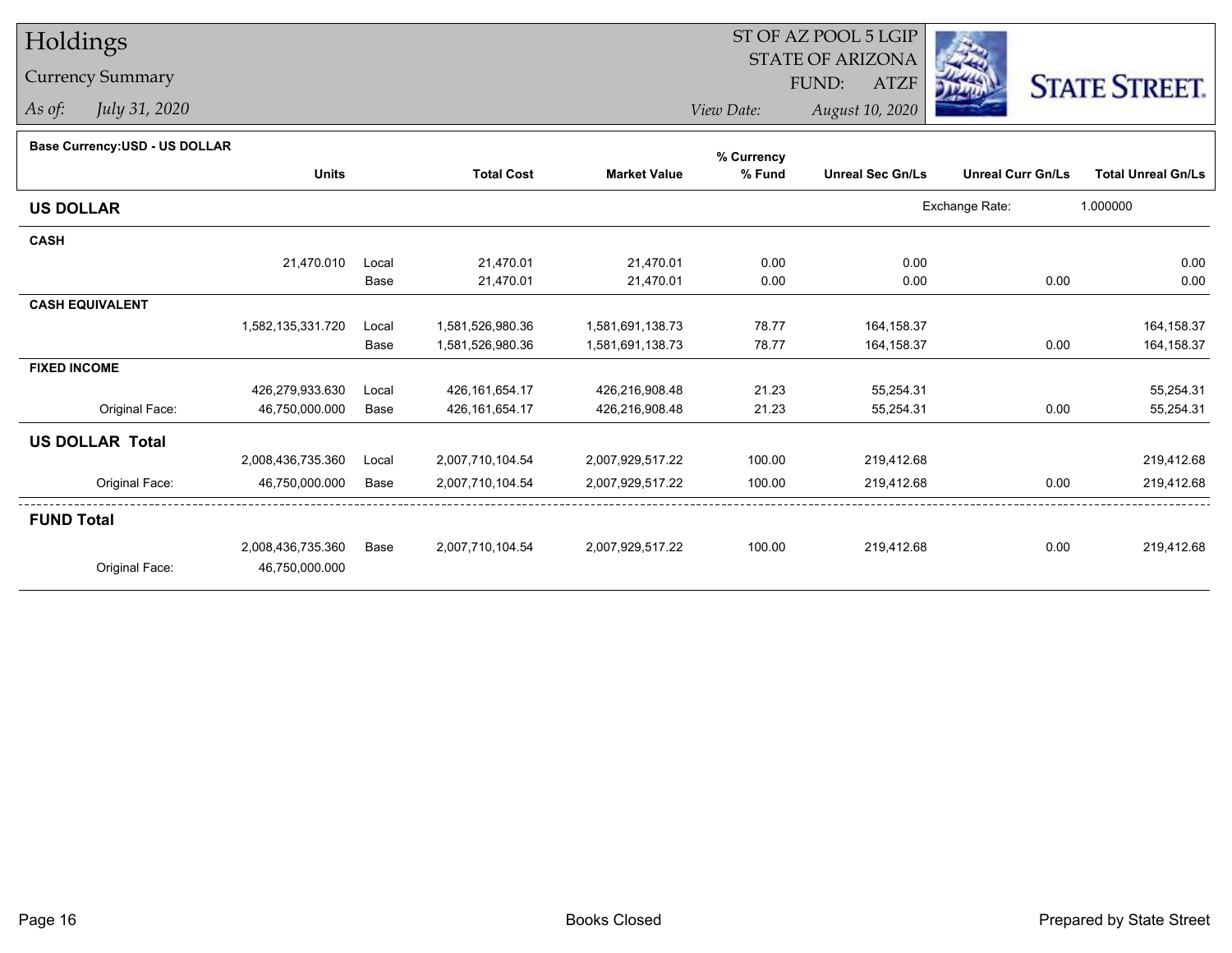| Holdings             |                                       |                   |                     | ST OF AZ POOL 5 LGIP<br><b>STATE OF ARIZONA</b> |                         |                          |                           |  |
|----------------------|---------------------------------------|-------------------|---------------------|-------------------------------------------------|-------------------------|--------------------------|---------------------------|--|
| <b>Asset Summary</b> |                                       |                   |                     |                                                 | FUND:<br><b>ATZF</b>    |                          | <b>STATE STREET.</b>      |  |
| As of:               | July 31, 2020                         |                   |                     | View Date:                                      | August 10, 2020         |                          |                           |  |
|                      | <b>Base Currency: USD - US DOLLAR</b> |                   |                     |                                                 |                         |                          |                           |  |
|                      | <b>Units</b>                          | <b>Total Cost</b> | <b>Market Value</b> | % Fund                                          | <b>Unreal Sec Gn/Ls</b> | <b>Unreal Curr Gn/Ls</b> | <b>Total Unreal Gn/Ls</b> |  |
| <b>CASH</b>          |                                       |                   |                     |                                                 |                         |                          |                           |  |
| <b>US DOLLAR</b>     | 21,470.010                            | 21,470.01         | 21,470.01           | 0.00                                            | 0.00                    | 0.00                     | 0.00                      |  |
|                      |                                       |                   |                     |                                                 |                         |                          |                           |  |
| <b>CASH Total</b>    | 21,470.010                            | 21,470.01         | 21,470.01           | 0.00                                            | 0.00                    | 0.00                     | 0.00                      |  |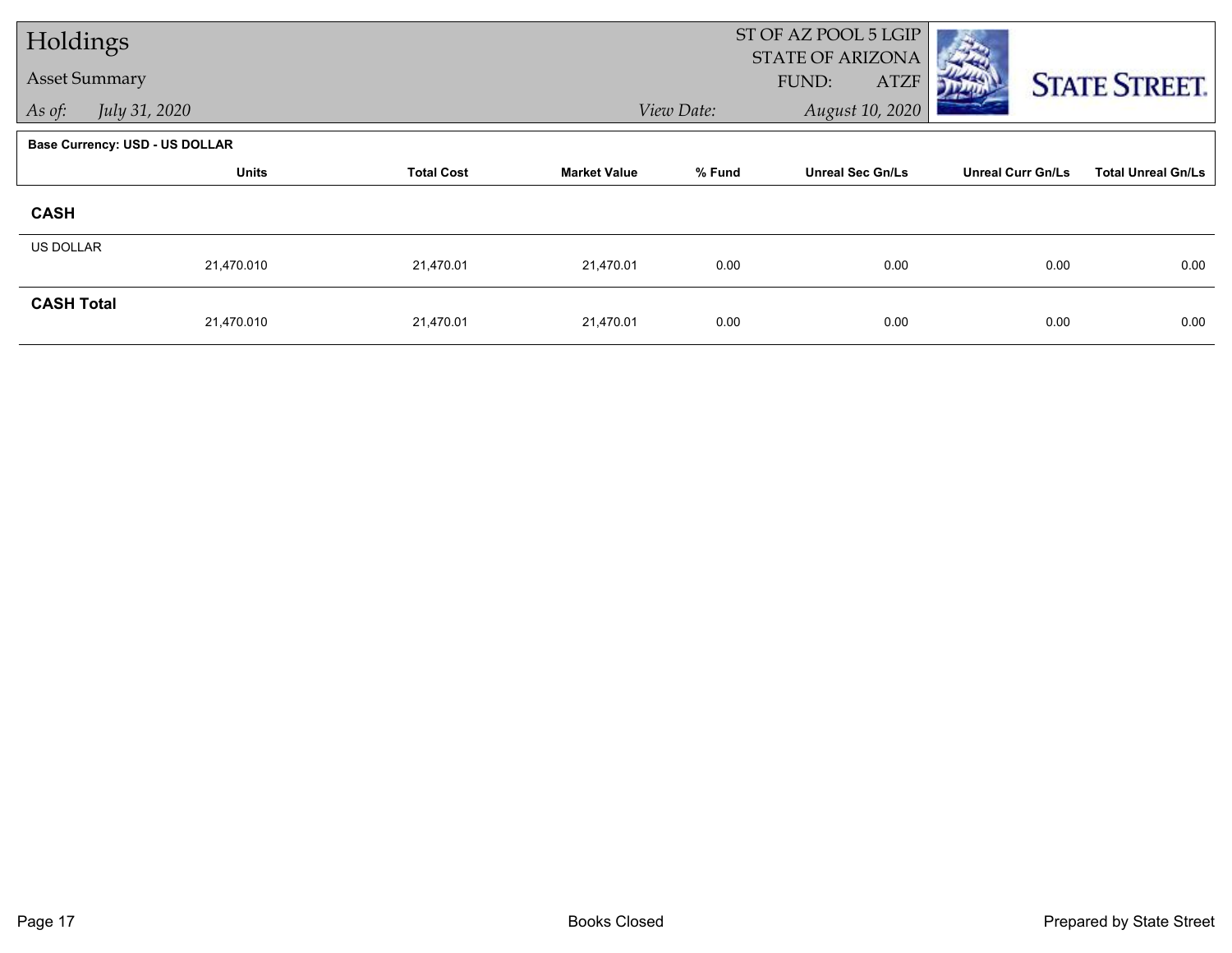| Holdings         |                                                   |                   |                     | ST OF AZ POOL 5 LGIP<br><b>STATE OF ARIZONA</b> |                         |                          |                           |  |
|------------------|---------------------------------------------------|-------------------|---------------------|-------------------------------------------------|-------------------------|--------------------------|---------------------------|--|
|                  | <b>Asset Summary</b>                              |                   |                     |                                                 | FUND:<br><b>ATZF</b>    |                          | <b>STATE STREET.</b>      |  |
| As of:           | July 31, 2020                                     |                   |                     | View Date:                                      | August 10, 2020         |                          |                           |  |
|                  | <b>Base Currency: USD - US DOLLAR</b>             |                   |                     |                                                 |                         |                          |                           |  |
|                  | <b>Units</b>                                      | <b>Total Cost</b> | <b>Market Value</b> | % Fund                                          | <b>Unreal Sec Gn/Ls</b> | <b>Unreal Curr Gn/Ls</b> | <b>Total Unreal Gn/Ls</b> |  |
|                  | <b>CASH EQUIVALENT</b>                            |                   |                     |                                                 |                         |                          |                           |  |
| <b>US DOLLAR</b> |                                                   |                   |                     |                                                 |                         |                          |                           |  |
|                  | 1,582,135,331.720                                 | 1,581,526,980.36  | 1,581,691,138.73    | 78.77                                           | 164,158.37              | 0.00                     | 164,158.37                |  |
|                  | <b>CASH EQUIVALENT Total</b><br>1,582,135,331.720 | 1,581,526,980.36  | 1,581,691,138.73    | 78.77                                           | 164,158.37              | 0.00                     | 164,158.37                |  |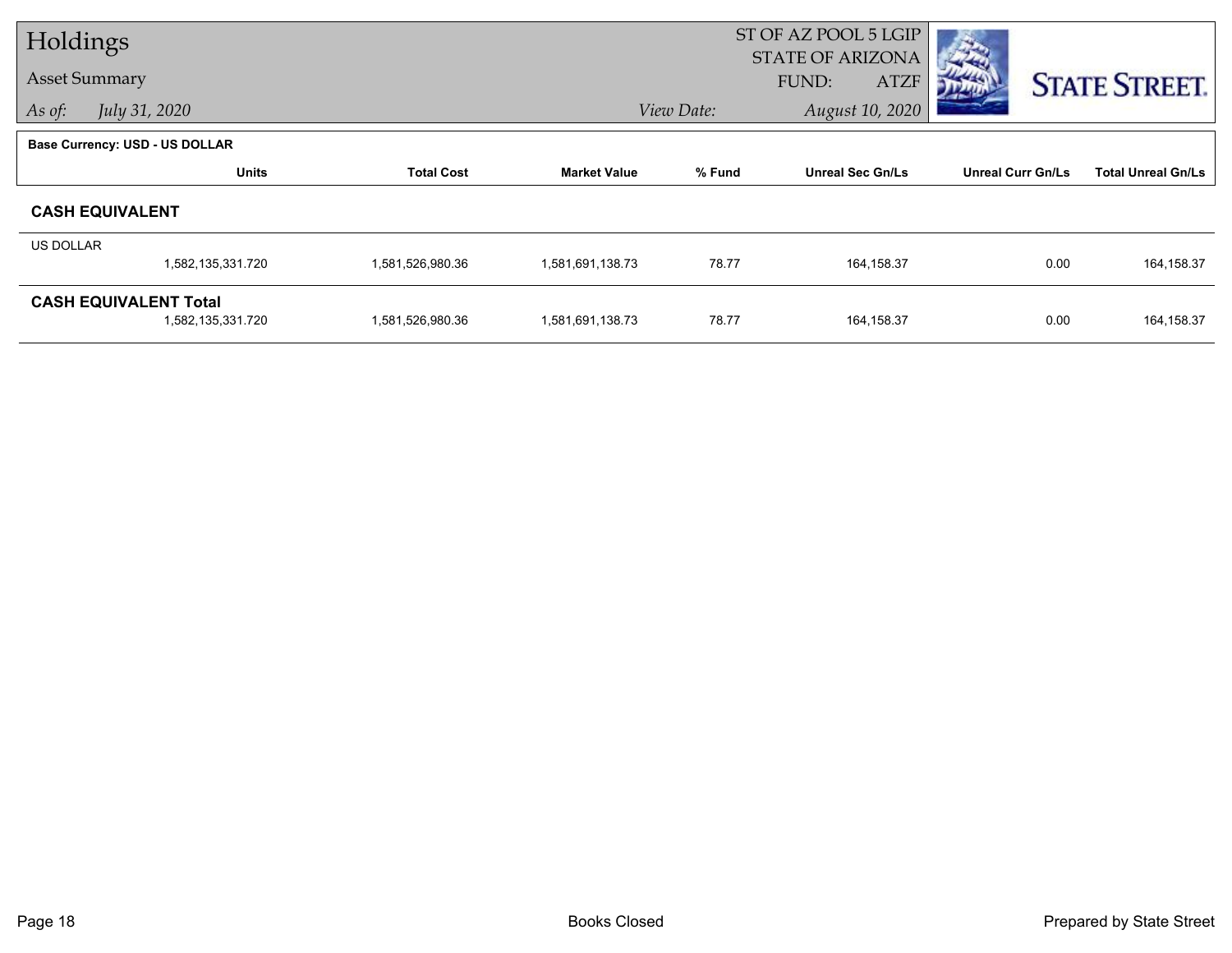| Holdings                  |                                       |                   |                     | ST OF AZ POOL 5 LGIP<br><b>STATE OF ARIZONA</b> |                         |                          |                           |  |
|---------------------------|---------------------------------------|-------------------|---------------------|-------------------------------------------------|-------------------------|--------------------------|---------------------------|--|
| <b>Asset Summary</b>      |                                       |                   |                     |                                                 | FUND:<br><b>ATZF</b>    |                          | <b>STATE STREET.</b>      |  |
| As of:                    | July 31, 2020                         |                   |                     | View Date:                                      | August 10, 2020         |                          |                           |  |
|                           | <b>Base Currency: USD - US DOLLAR</b> |                   |                     |                                                 |                         |                          |                           |  |
|                           | <b>Units</b>                          | <b>Total Cost</b> | <b>Market Value</b> | % Fund                                          | <b>Unreal Sec Gn/Ls</b> | <b>Unreal Curr Gn/Ls</b> | <b>Total Unreal Gn/Ls</b> |  |
| <b>FIXED INCOME</b>       |                                       |                   |                     |                                                 |                         |                          |                           |  |
| US DOLLAR                 |                                       |                   |                     |                                                 |                         |                          |                           |  |
|                           | 426,279,933.630                       | 426, 161, 654. 17 | 426,216,908.48      | 21.23                                           | 55,254.31               | 0.00                     | 55,254.31                 |  |
| <b>FIXED INCOME Total</b> |                                       |                   |                     |                                                 |                         |                          |                           |  |
|                           | 426,279,933.630                       | 426,161,654.17    | 426,216,908.48      | 21.23                                           | 55,254.31               | 0.00                     | 55,254.31                 |  |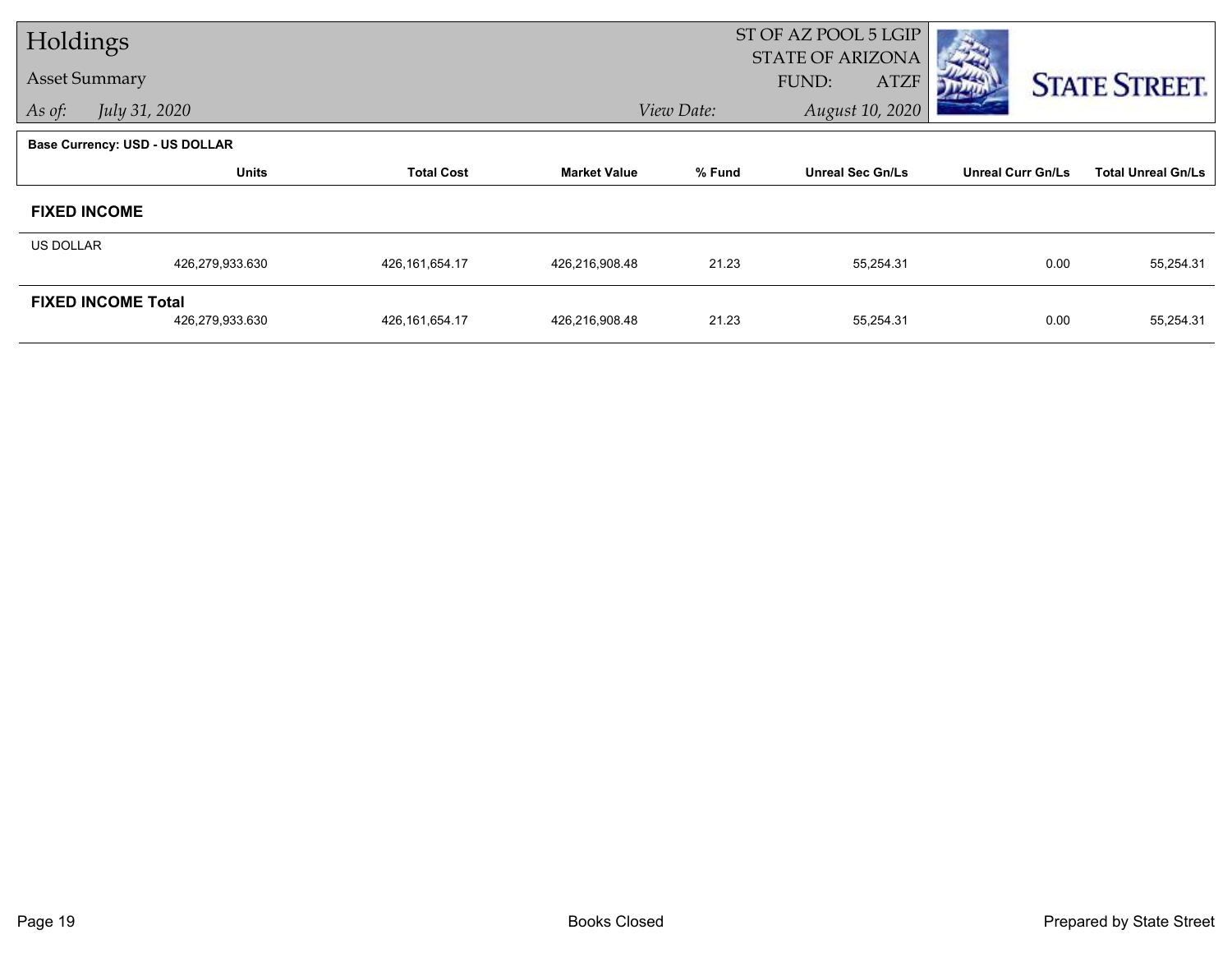| Holdings          |                                       |                   |                     |            | ST OF AZ POOL 5 LGIP<br><b>STATE OF ARIZONA</b> |                          |                           |  |
|-------------------|---------------------------------------|-------------------|---------------------|------------|-------------------------------------------------|--------------------------|---------------------------|--|
|                   | <b>Asset Summary</b>                  |                   |                     |            | <b>ATZF</b><br>FUND:                            |                          | <b>STATE STREET.</b>      |  |
| As of:            | <i>July 31, 2020</i>                  |                   |                     | View Date: | August 10, 2020                                 |                          |                           |  |
|                   | <b>Base Currency: USD - US DOLLAR</b> |                   |                     |            |                                                 |                          |                           |  |
|                   | <b>Units</b>                          | <b>Total Cost</b> | <b>Market Value</b> | % Fund     | <b>Unreal Sec Gn/Ls</b>                         | <b>Unreal Curr Gn/Ls</b> | <b>Total Unreal Gn/Ls</b> |  |
| <b>FUND Total</b> |                                       |                   |                     |            |                                                 |                          |                           |  |
|                   | 2,008,436,735.360                     | 2,007,710,104.54  | 2,007,929,517.22    | 100.00     | 219.412.68                                      | 0.00                     | 219.412.68                |  |